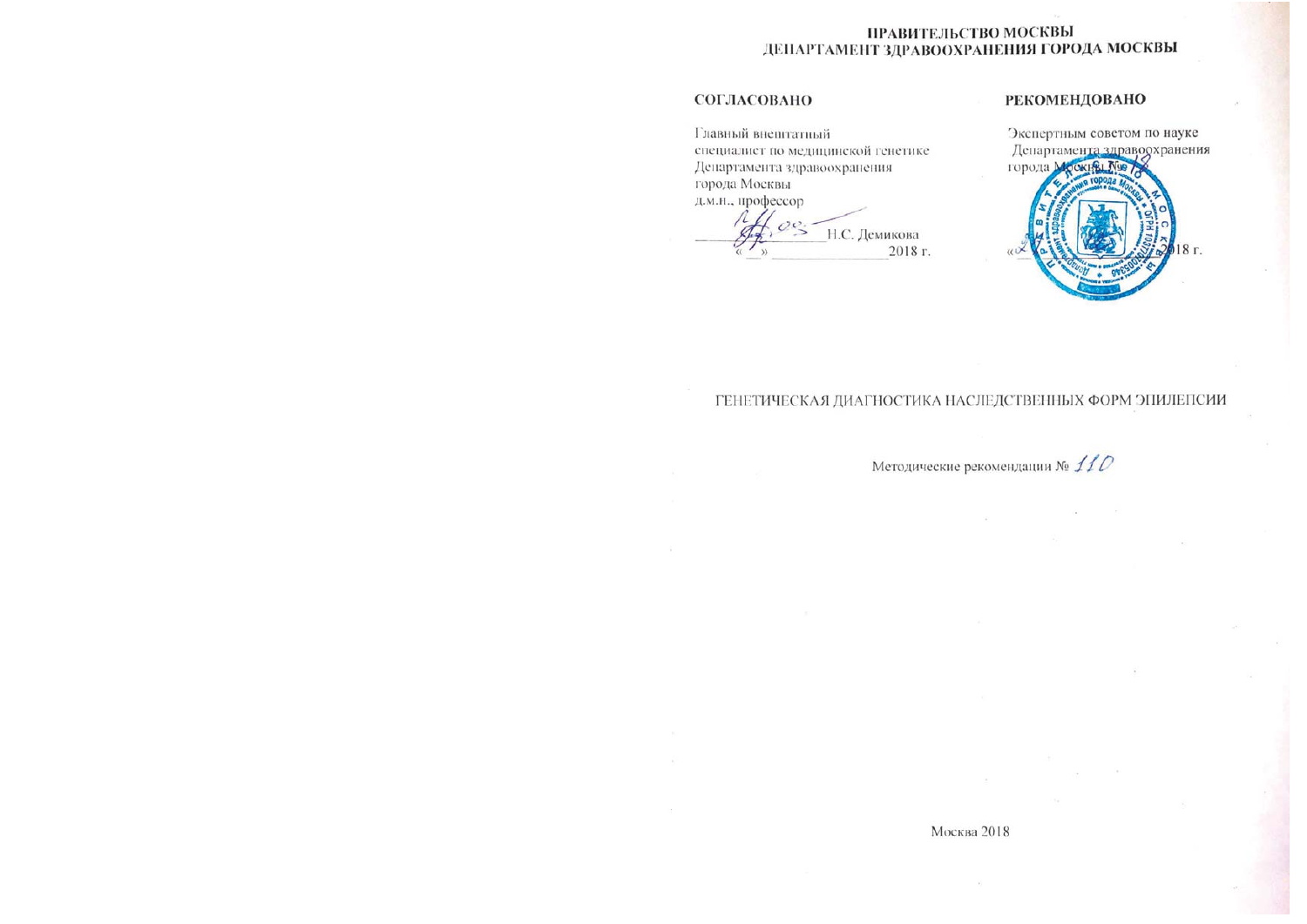ɍȾɄ 616.8-056.76 ББК 56.12  $\Gamma$ 

**Организация-разработчик:** Государственное бюджетное учреждение здравоохранения города Москвы "Научно-практический центр специализированной мелицинской помощи летям имени В.Ф. Войно-Ясенецкого Лепартамента здравоохранения города Москвы" ФГБОУ ВО Российский национальный исследовательский медицинский университет имени Н.И. Пирогова Минздрава России

### **Составители:**

Жилина С.С., Кожанова Т.В., Мещерякова Т.И., Абрамов А.А., Лукаш Е.Н., Осипова К.В., Айвазян С.О., Притыко А. Г., Заваденко Н.Н., Заваденко А.Н.

### **Ренензенты**•

Главный внештатный специалист по медицинской генетике Департамента здравоохранения города Москвы, зав. кафедры медицинской генетики ФГБОУ ДПО Российской медицинской академии непрерывного профессионального образования МЗ РФ – Наталья Сергеевна Демикова

Предназначение: настоящее учебно-методическое пособие предназначено для врачейгенетиков, неврологов, эпилептологов, педиатров, врачей других специальностей, а также обучения ординаторов и студентов медицинских университетов.

Данный документ является собственностью Департамента здравоохранения города Москвы и не подлежит тиражированию и распространению без соответствующего разрешения

ISBN

© Коллектив авторов, 2018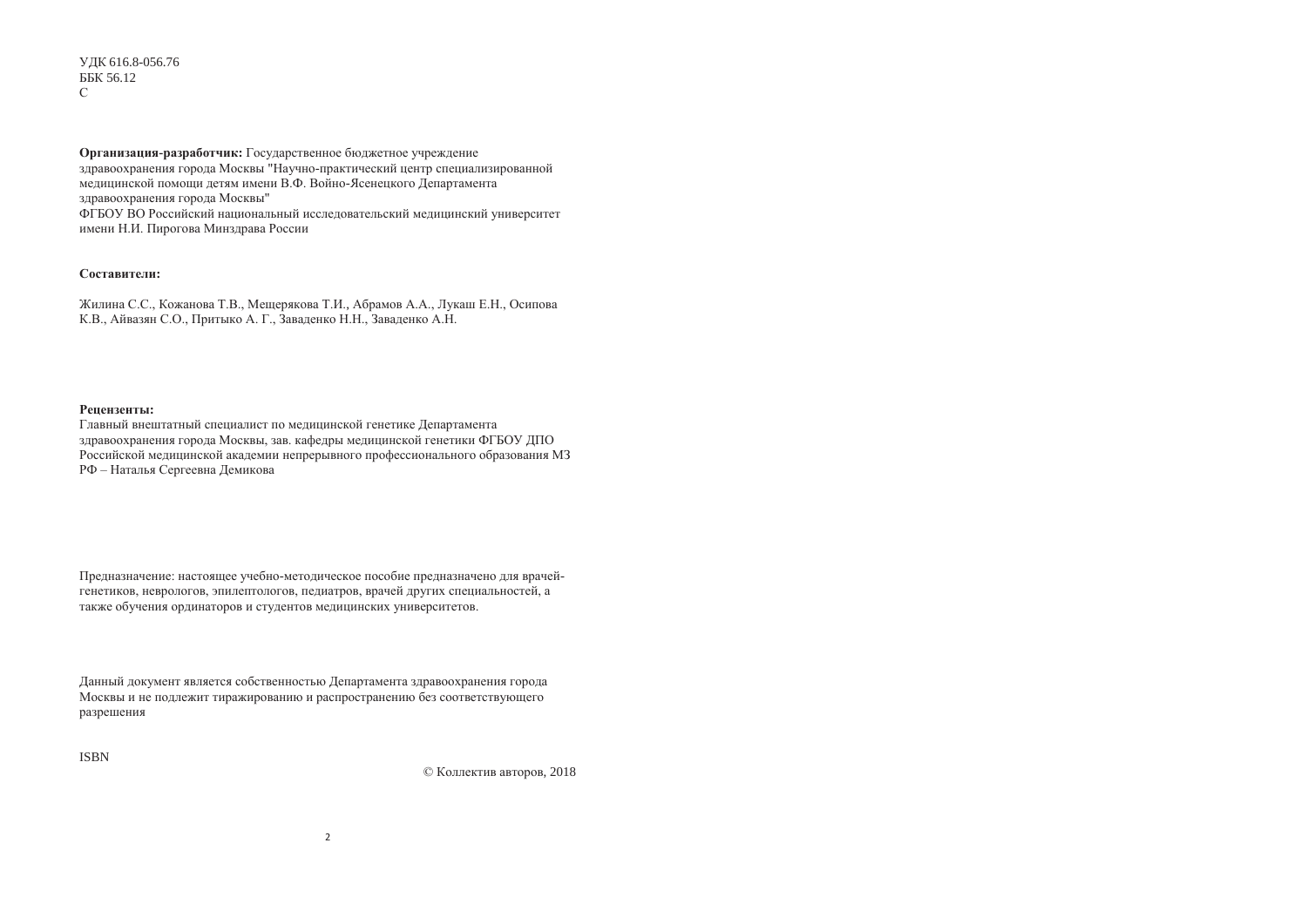Схема проведения генетического исследования



## СОДЕРЖАНИЕ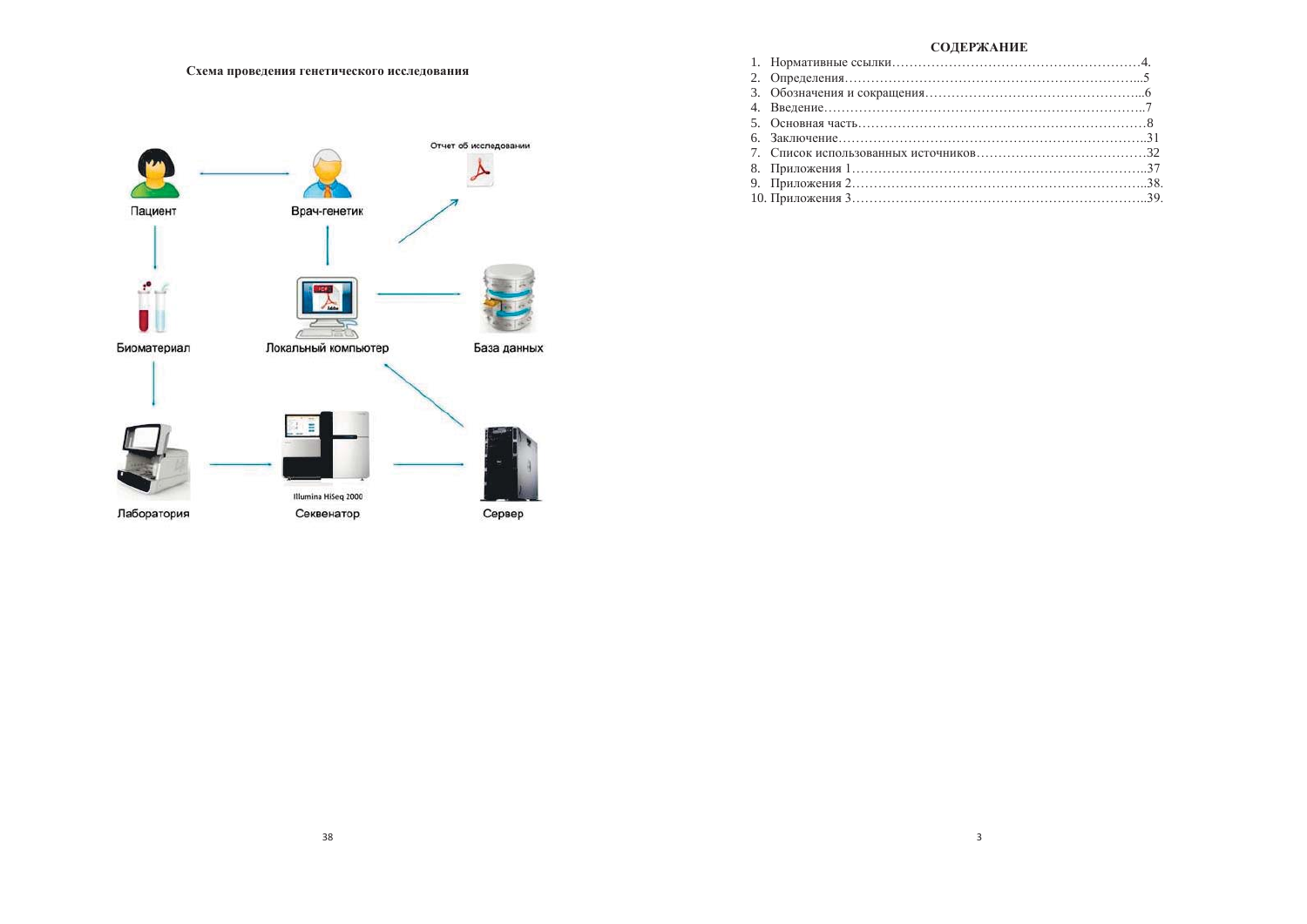- 1. Приказ Министерства здравоохранения Российской Федерации от 28 декабря  $2000$  г. № 457 «О совершенствовании пренатальной диагностики в профилактике наслелственных и врожленных заболеваний у летей»:
- 2. Приказ Министерства здравоохранения Российской Федерации от 15 ноября 2012 г. № 917н "Об утверждении Порядка оказания медицинской помощи больным с врожденными и (или) наследственными заболеваниями"

### **Алгоритм генетической диагностики наследственных форм эпилепсии**

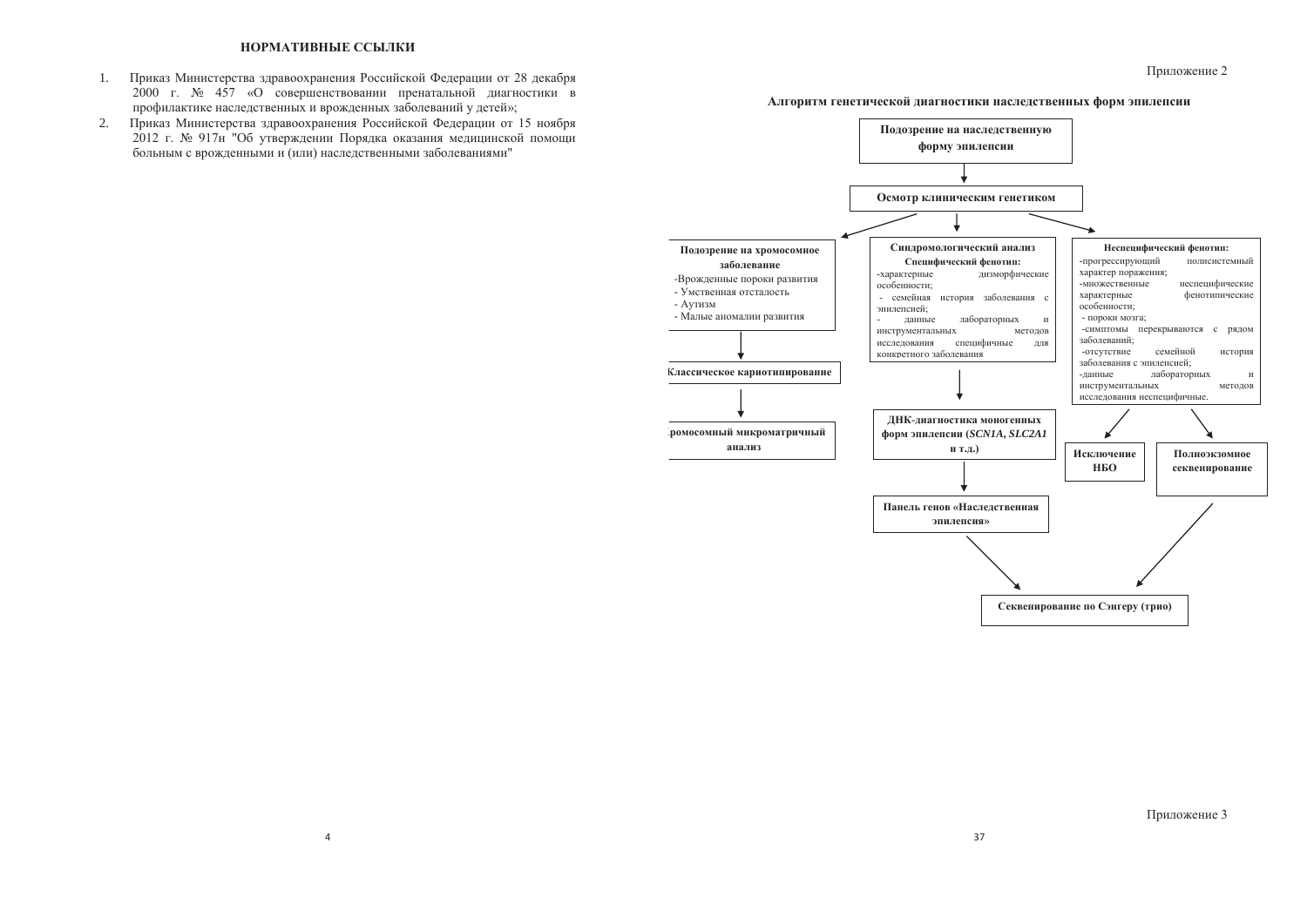### Приложение 1

#### Символы, используемые при составлении родословной



### **ОПРЕЛЕЛЕНИЯ**

В настоящем локументе применяют следующие термины с соответствующими определениями

Вариация числа копий — вид генетического полиморфизма, при котором происходит изменение числа копий опрелеленного сегмента ЛНК размером, по крайней мере, 1000 п.н., по сравнению с репрезентативным референсным геномом.

Врожденный порок развития - стойкое морфологическое изменение органа или части тела, выхоляшее за пределы нормальной вариации их строения, приводящее к нарушению функции или являющееся косметическим дефектом.

Ген - структурная и функциональная единица наследственности живых организмов, представляет собой участок ДНК, задающий последовательность определённого полипептида либо функциональной РНК.

Микроаномалия развития — это такой морфологический дефект, который не влияет на функцию органа.

**Мутация** — это нарушение структуры, количества наследственного материала и/или его функционирования

Наследственные заболевания — заболевания, возникновение и развитие которых связано с дефектами в наследственном аппарате клеток, передаваемыми по наследству через гаметы.

Секвенирование - метод, который позволяет установить последовательность нуклеотидов в молекуле ДНК.

Синдромологический анализ - анализ всех фенотипических проявлений больных с целью выявления устойчивого сочетания признаков, характерных для определенных врожденных и наследственных заболеваний.

Эпилепсия - хроническое заболевание головного мозга, характеризующееся повторными, непровоцируемыми приступами нарушений двигательных, чувствительных, вегетативных, мыслительных или психических функций, возникающих вследствие чрезмерных нейронных разрядов.

Эпилептическая энцефалопатия - генетически гетерогенная группа тяжелых расстройств, которые характеризуются наличием судорожного синдрома и сопровождаются выраженными когнитивными и поведенческими нарушениями.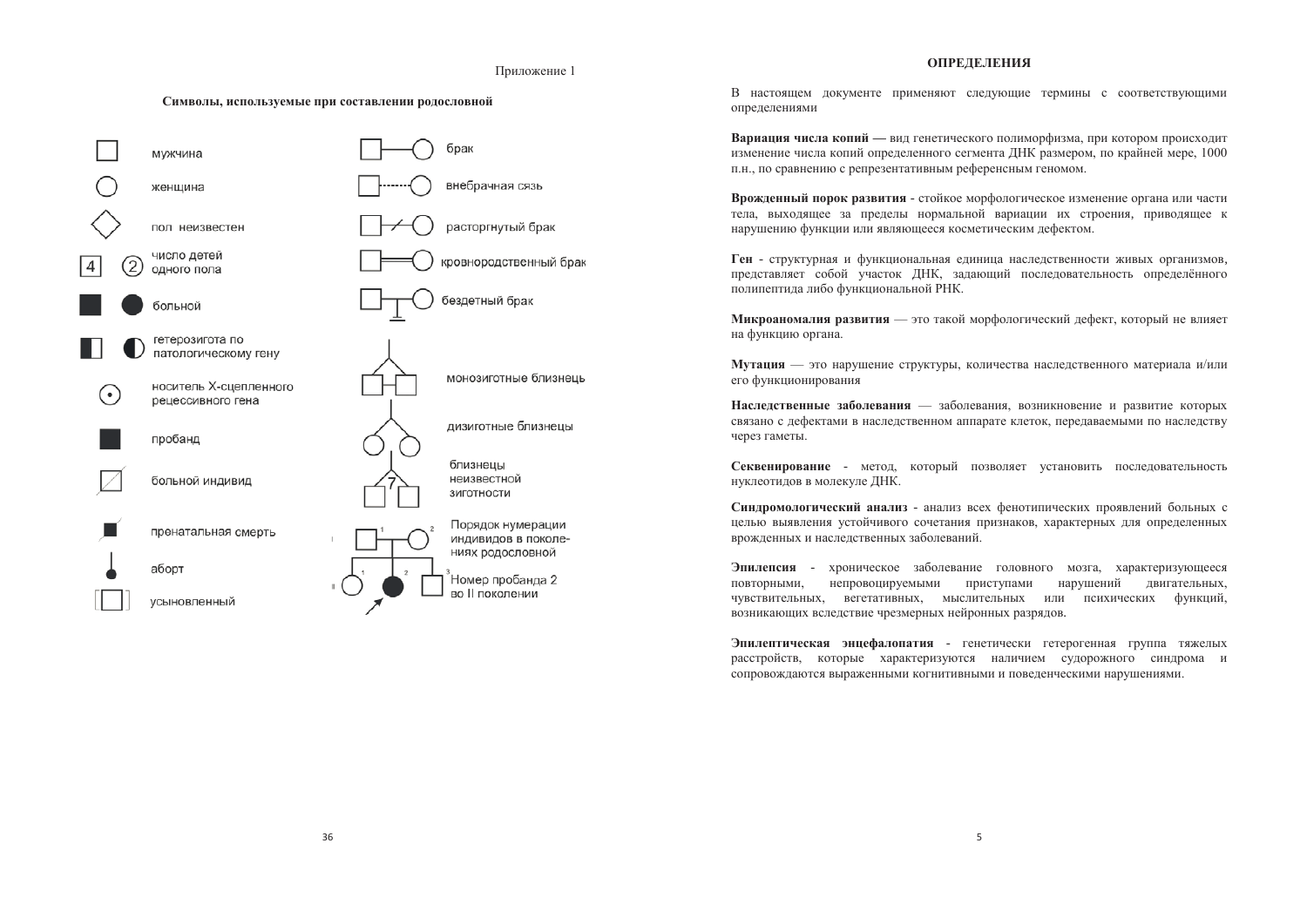### ОБОЗНАЧЕНИЯ И СОКРАЩЕНИЯ

ВПР — врожденные пороки развития

ЛНК — лезоксирибонуклеиновая кислота

ИЭ – илиопатическая эпилепсия

КТ – компьютерная томография

- МАР микроаномалии развития
- МРТ магнитно-резонансная томография
- НБО наслелственные болезни обмена вешеств
- ПЦР полимеразная цепная реакция
- ПЭП противоэпилептические препараты
- УЗИ ультразвуковое исследование
- ХА хромосомные аномалии
- ХМА хромосомный микроматричный анализ
- ЦНС центральная нервная система
- ЭЭ эпилептическая энцефалопатия
- ЭЭГ электроэнцефалография
- ACMG American College of Medical Genetics and Genomics (Американская коллегия по
- медицинской генетике и геномике)
- СGH сравнительная геномная гибридизация
- CNV вариации числа копий участков дезоксирибонуклеиновой кислоты
- FISH флуоресцентная гибридизация in situ
- NGS секвенирование нового поколения
- OMIM online каталог генов и генетических заболеваний человека (Online Mendelian Inheritance in Man)
- 47. Symonds J. D. Advances in epilepsy gene discovery and implications for epilepsy diagnosis and treatment / J. D.Symonds, S. M. Zuberi, M. R. Johnson // Curr. Opin. Neurol. – 2017. – Vol. 30. – P. 193–199.
- 48. Veeramah K. R. Exome sequencing reveals new causal mutations in children with epileptic encephalopathies / K. Veeramah, L. Johnstone, T. Karafet, D. Wolf, R. Sprissler, J. Salogiannis, A. Barth-Maron, M. Greenberg, T. Stuhlmann, S. Weinert, T. Jentsch, M. Pazzi, L. Restifo, D. Talwar, R. Erickson, M. Hammer // Epilepsia. – 2013. – Vol. 54. – P. 1270–1281.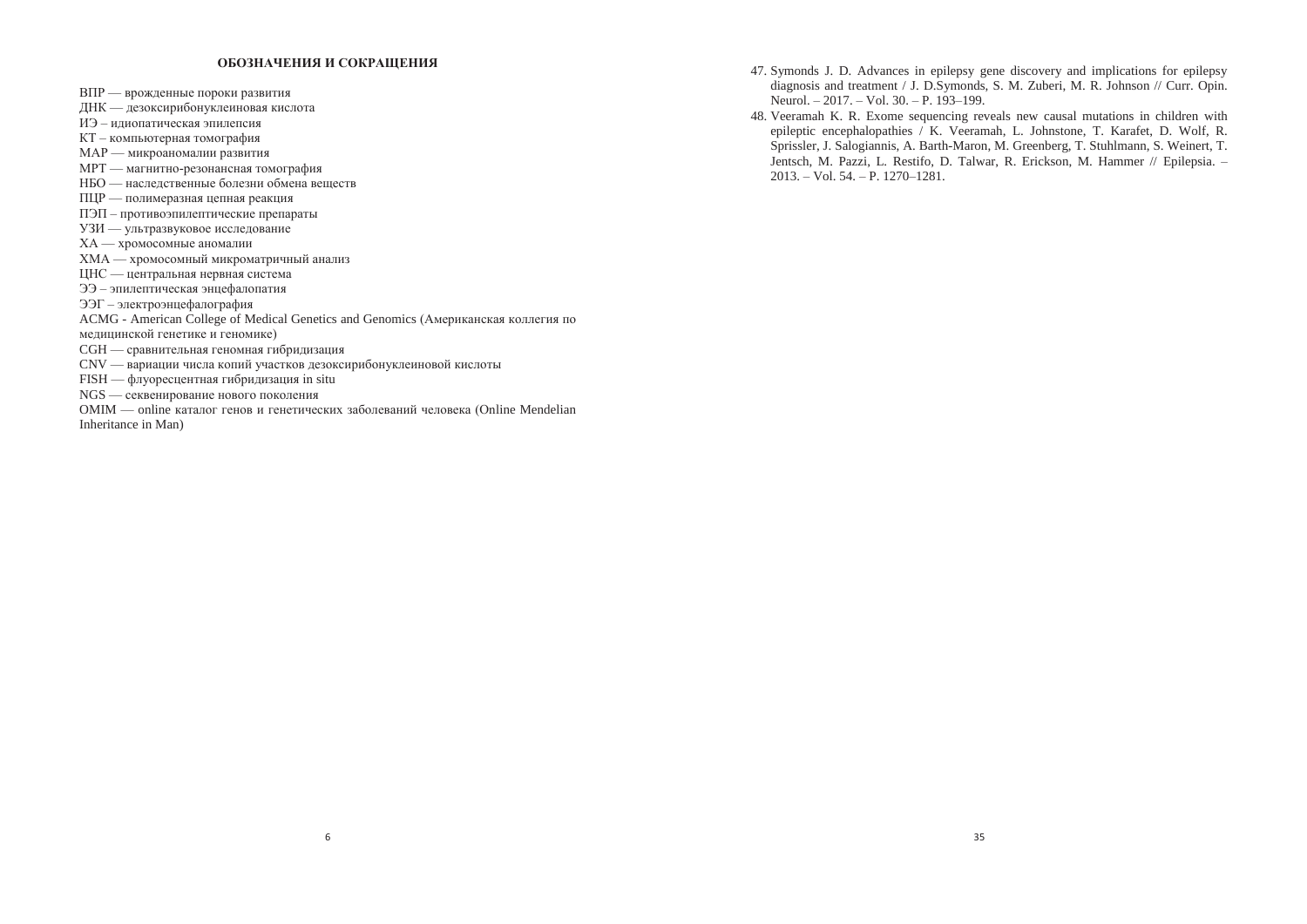Steiner, J. Hansen, C. Courage, S. Gallati, S. Bürki, S. Strozzi, B. Simonetti, S. Grunt, M. Steinlin, M. Alber, M. Wolff, T. Klopstock, E. Prott, R. Lorenz, C. Spaich, S. Rona, M. Lakshminarasimhan, J. Kröll, T. Dorn, G. Krämer, M. Synofzik, F. Becker, Y. Weber, H. Lerche, D. Böhm, S. Biskup // Epilepsia. – 2012.– Vol. 53. – P. 1387– 1398.

- 37. Matthijs G. Guidelines for diagnostic next-generation sequencing / E. Souche, M. Alders, A. Corveleyn, S. Eck, I. Feenstra, V. Race, E. Sistermans, M. Sturm, M. Weiss, H. Yntema, E. Bakker, H. Scheffer, P. Bauer // Eur J Hum Genet. – 2016. – Vol.  $24. - P. 2-5.$
- 38. Nava C. E. De novo mutations in HCN1 cause early infantile epileptic encephalopathy / C. Nava, C. Dalle, A. Rastetter, P. Striano, C. de Kovel, R. Nabbout, C. Cancès, D. Ville, E. Brilstra, G. Gobbi, E. Raffo, D. Bouteiller, Y. Marie, O. Trouillard, A. Robbiano, B. Keren, D. Agher, E. Roze, S. Lesage, A. Nicolas, A. Brice, M. Baulac, C Vogt, N. El Hajj, E. Schneider, A. Suls, S. Weckhuysen, P. Gormley, A. Lehesjoki, P. De Jonghe, I. Helbig, S. Baulac, F. Zara, B. Koeleman, T.Haaf, E. LeGuern, C. Depienne // Nat Genet. – 2014. – Vol. 46. – P. 640-645.
- 39. Noh G. J. Jr. Clinical review of genetic epileptic encephalopathies / G. J. Noh J. Asher, Y. Graham // J. Med. Genet. – 2012. – Vol. 55. – P. 281.
- 40. Nordli, D. R. Epileptic encephalopathies in infants and children / D. R. Nordli // J. Clin. Neurophysiol. – 2012. – Vol. 29. – P. 420–424.
- 41. Olson H. E. Genetics and genotype-phenotype correlations in early onset epileptic encephalopathy with burst suppression / H. Olson, M. Kelly, C. LaCoursiere, R. Pinsky, D. Tambunan, C. Shain, S. Ramgopal, M. Takeoka, M. Libenson, K. Julich, T. Loddenkemper, E. Marsh, D. Segal, S. Koh, M. Salman, A. Paciorkowski, E. Yang, A. Bergin, B. Sheidley, A. Poduri // Ann. Neurol. – 2017. – Vol. 81. – P. 419–429.
- 42. Richards S. Standards and guidelines for the interpretation of sequence variants: a joint consensus recommendation of the American College of Medical Genetics and Genomics and the Association for Molecular Pathology / S. Richards, N. Aziz, S. Bale, D. Bick, S. Das, J. Gastier-Foster, W. Grody, M. Hegde, E. Lyon, E. Spector, K. Voelkerding, H. Rehm; ACMG Laboratory Quality Assurance Committee // Genet. Med. – 2015. – Vol.17. – P. 405–424.
- 43. Roy S. Standards and Guidelines for Validating Next-Generation Sequencing Bioinformatics Pipelines: A Joint Recommendation of the Association for Molecular Pathology and the College of American Pathologists / C. Coldren, A. Karunamurthy, N. Kip, E. Klee, S. Lincoln, A. Leon, M. Pullambhatla, R. Temple-Smolkin, K. Voelkerding, C. Wang, A. Carter // J Mol Diagn. – 2018. – Vol. 20. – P. 4-27.
- 44. Saitsu H. E. STXBP1 mutations in early infantile epileptic encephalopathy with suppression-burst pattern / H. Saitsu, M. Kato, I. Okada, K. Orii, T. Higuchi, H. Hoshino, M. Kubota, H. Arai, T. Tagawa, S. Kimura, A. Sudo, S. Miyama, Y. Takami, T. Watanabe, A. Nishimura, K. Nishiyama, N. Miyake, T. Wada, H. Osaka, N. Kondo, K. Hayasaka, N. Matsumoto // Epilepsia. – 2010. – Vol. 51. – P. 2397- 2405.
- 45. Schwarze K. Are whole-exome and whole-genome sequencing approaches costeffective? A systematic review of the literature / K. Schwarze, J. Buchanan, J. Taylor, S. Wordsworth // Genet. Med. – 2018. https://doi.org/10.1038/gim.2017.247.
- 46. South S. ACMG Standards and Guidelines for constitutional cytogenomic microarray analysis, including postnatal and prenatal applications: revision 2013 / S. South, C. Lee, A. Lamb, A. Higgins, H. Kearney; Working Group for the American College of Medical Genetics and Genomics Laboratory Quality Assurance Committee // Genet Med. – 2013. – Vol. 15. – P. 901-909.

#### **ВЕЛЕНИЕ**

Эпилепсия – одна из распространенных форм неврологической патологии детского возраста. Частота эпилепсии в популяции высока и лостигает 0.5-0.75%, а среди летского населения – до 1%. Распространенность фебрильных судорог достигает около 5% среди детей до 6 лет, а в некоторых регионах мира – до 8-14%. У 70% пациентов эпилепсия дебютирует в детском и подростковом возрасте.

Международная лига Комиссии по классификации и терминологии эпилепсии (ILAE) рекомендовала разделение заболевания по этиологии на 3 категории: генетическая, структурная/метаболическая и эпилепсия неуточненной этиологии.

Наиболее интересными с точки зрения генетики являются илиопатические формы эпилепсии (ИЭ), прелставляющие собой самостоятельные заболевания, не связанные с органическим поражением мозга или другими болезнями. Примерно в 70% случаев ИЭ впервые возникает в детском возрасте. ИЭ традиционно рассматриваются как случаи с высоким риском наследования, о чем свидетельствуют наследственная отягощенность и высокая степень конкордантности среди монозиготных близнецов (65%) по сравнению с дизиготными (12%).

ИЭ является результатом известного или предполагаемого генетического дефекта, при котором приступы - основное ядро патологии. ИЭ может быть вызвана дефектом одного гена (моногенные формы), сложным взаимодействием множественных генов (полигенные формы), которые имеют вариант восприимчивости, или хромосомными аберрациями. Хотя не всегда ясно, какие гены способствуют развитию эпилепсии, наше знание в последние годы о рисках, связанных с определенными генами и хромосомами быстро расширяются, главным образом, в связи с достижениями в области молекулярной генетики.

Эпилептические энцефалопатии (ЭЭ) - генетически гетерогенная группа тяжелых расстройств, которые характеризуются наличием судорожного синдрома и сопровождаются выраженными когнитивными и поведенческими нарушениями. К настоящему времени описано более 50 фенотипических вариантов ранних ЭЭ у детей.

Развитие современных технологий и геномики, а особенно прогресс в прочтении генома человека привели к формированию и быстрому развитию молекулярной медицины, задачами которой являются идентификация структурных и регуляторных генов, выяснение генной природы и молекулярных механизмов многих моногенных и мультифакториальных болезней, роли генетических факторов в этиологии и патогенезе разных патологических состояний.

Одним из наиболее используемых в настоящее время методов поиска корреляций между генотипом и фенотипом является полногеномный поиск ассоциаций. Такие исследования позволяют выявлять в наследственном материале человека генетические различия и искать их взаимосвязь с разными заболеваниями. В настоящее время накоплена информация о миллионах мутаций и полиморфизмах. Но лишь небольшая часть из них является критически важной для возникновения и развития наследственных заболеваний.

Проводятся десятки широкомасштабных полногеномных исследований, направленных на изучение самых разных болезней. Несмотря на существенные достижения в области прочтения генетической информации, до полного ее понимания и возможности проведения полноценных корреляций между генотипом и фенотипом еще далеко.

В настоящее время основные усилия направлены на разработку методов и подходов, позволяющих максимально полно интерпретировать полученную биологическую информацию и связывать ее с клиническими данными.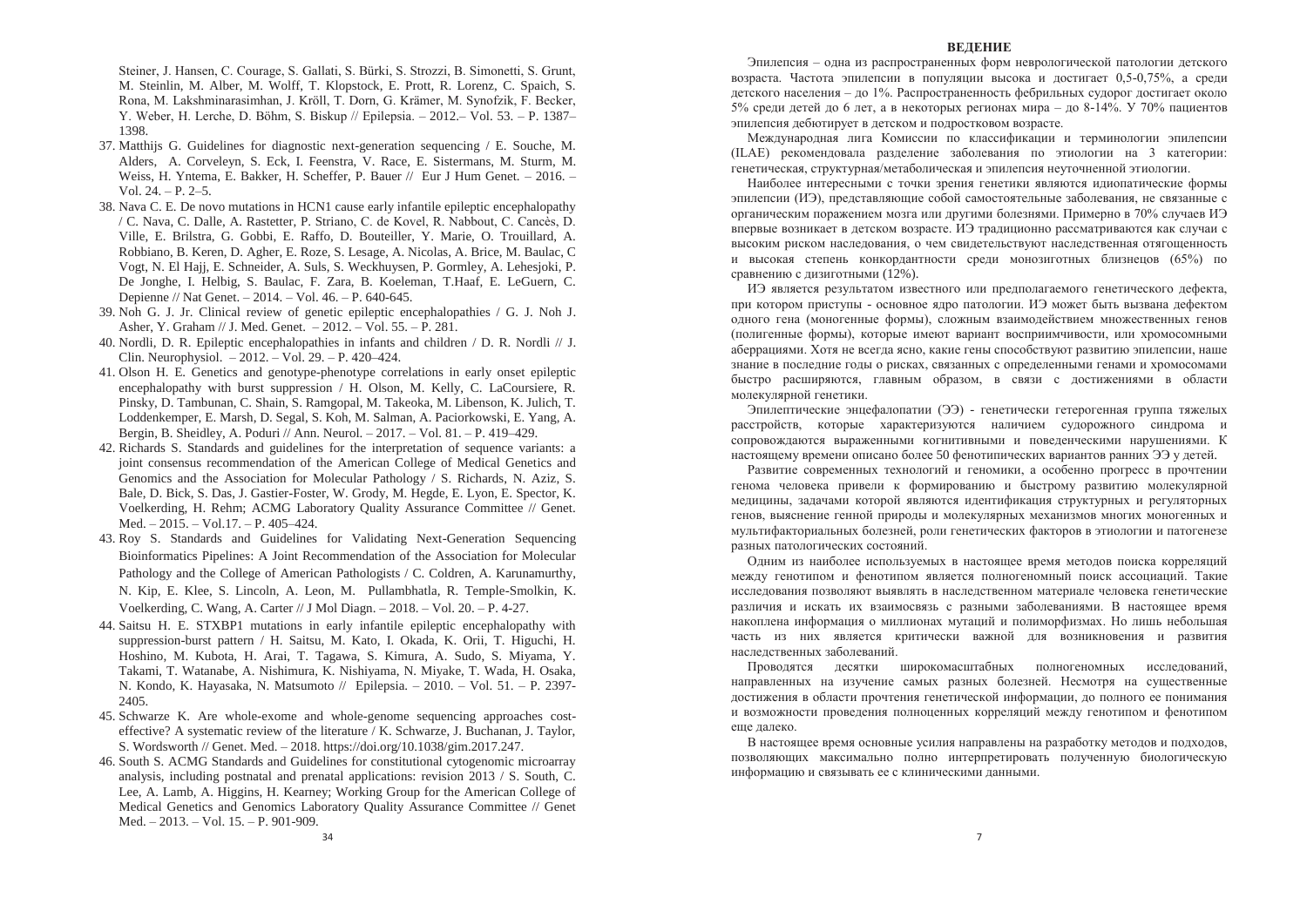### **©СНОВНАЯ ЧАСТЬ И.** ОСОБЕННОСТИ ОБСЛЕЛОВАНИЯ БОЛЬНЫХ С ПОЛОЗРЕНИЕМ НА ГЕНЕТИЧЕСКУЮ ЭПИЛЕПСИЮ

Метолика обслелования больных состоит из клинического этапа с установлением предварительного диагноза и определения показаний для второго лабораторного этапа лиагностики

На клиническом этапе врач-генетик тшательно собирает анамнез, анализирует генеалогические ланные, осматривает пациента с целью выявления малых аномалий и пороков развития, проволит фенотипический и синдромологический анализ и определяет показания для назначения лабораторных и инструментальных методов исслелований (КТ, МРТ, УЗИ).

Для определения возможной генетической причины заболевания оправлано использование международных компьютерных баз менделирующих и хромосомных синдромов.

Врач вырабатывает тактику обслелования и применяет по показаниям современные цитогенетические, молекулярно-генетические и биохимические методы подтверждающей диагностики.

### $\Pi$ ервичный прием у врача

На первичном приеме врач проводит сбор данных анамнеза жизни и анамнеза заболевания и их анализ. Необходимо собрать сведения о:

- 1. Сибсах (братья и сестры), родителях и других родственниках пробанда, как больных так и здоровых, I и II степеней родства;
- 2. Предыдущих беременностях и родах, периодах новорожденности, вскармливания и раннего развития пробанда;
- 3. Течении данной беременности: прием лекарственных препаратов, воздействие мутагенных и тератогенных факторов на эмбрион и плод, наличие у супругов вредных привычек и профессиональной вредности;
- 4. Акушерском анамнезе: наличие токсикозов, угрозы выкидыша, много- или МАЛОВОЛИЯ. ПРЕЖЛЕВРЕМЕННЫХ РОЛОВ. СЛУЧАЕВ ПРЕЛШЕСТВУЮЩЕГО мертворождения или рождения детей с задержкой внутриутробного развития, врожденными пороками развития, хромосомными синдромами, моногенными болезнями и мультифакториальными заболеваниями;
- 5. Отягощенном гинекологическом анамнезе: инфекции, передаваемые половым путем, хронические соматические заболевания неинфекционной природы.
- 6. Анамнез заболевания (время дебюта и характер приступов, с оценкой проведенных врачом - эпилептологом обследований (ЭЭГ, МРТ, фармакомониторинг)

Кроме данных о пробанде, врач собирает и анализирует данные о его близких родственниках, имеющих подобное заболевание или частично сходную симптоматику. Если такие родственники выявляются, то они приглашаются для объективного обследования.

### Клинико-генеалогический анализ

Клинико-генеалогический анализ основан на данных, полученных у пробанда или его родственников в ходе первичного приема у врача.

Следует обратить внимание на выявление и изучение симптомов заболевания у пробанда, а также у его больных и здоровых родственников. В ходе сбора данных желательно использование семейных фотоальбомов, медицинских архивов и другой документации.

При составлении родословной врач применяет стандартные приемы и символы. Индивид, с которого начинается генеалогическое исследование - это пробанд. Братья и сестры пробанда – это сибсы пробанда (родные, двоюродные, троюродные). Каждый член семейной родословной имеет свой символ (квадрат обозначает мужчину, кружок -

- 27. EpiPM Consortium. A roadmap for precision medicine in the epilepsies // Lancet Neurol. – 2015. –Vol. 14. – P. 1219–1228.
- 28. Francioli L. C. A framework for the detection of de novo mutations in family-based sequencing data / L. Francioli, M. Cretu-Stancu, K. Garimella, M. Fromer, W. Kloosterman, Genome of the Netherlands consortium, K. Samocha, B. Neale, M. Daly, E. Banks, M. DePristo, P. de Bakker // Eur. J. Hum. Genet. – 2017. – Vol. 25. – P. 227–233.
- 29. Gaily E. Incidence and outcome of epilepsy syndromes with onset in the first year of life: a retrospective populationbased study / E. Gaily, M. Lommi, R. Lapatto, A. Ehesjoki // Epilepsia. – 2016. – Vol. 57. – P. 1594–1601.
- 30. Gürsoy S., Erçal D. Diagnostic approach to genetic causes of early-onset epileptic encephalopathy / S. Gürsov, D. Ercal // J Child Neurol.  $- 2016$ .  $- Vol. 31$ .  $- P. 523-$ 532.
- 31. Harkin L. A. The spectrum of SCN1A-related infantile epileptic encephalopathies / L. Harkin, J. McMahon, X. Iona, L. Dibbens, J. Pelekanos, S. Zuberi, L. Sadleir, E. Andermann, D. Gill, K. Farrell, M. Connolly, T. Stanley, M. Harbord, F. Andermann, J. Wang, S. Batish, J. Jones, W. Seltzer, A. Gardner, G. Sutherland, S. Berkovic, J. Mulley, I. Scheffer // Brain. – 2007. – Vol. 130. – P. 843–852.
- 32. Kodera H. Targeted capture and sequencing for detection of mutations causing early onset epileptic encephalopathy / H. Kodera, M. Kato, A. Nord, T. Walsh, M. Lee, G. Yamanaka, J. Tohyama, K. Nakamura, E. Nakagawa, T. Ikeda, B. Ben-Zeev, D. Lev, T. Lerman-Sagie, R. Straussberg, S. Tanabe, K. Ueda, M. Amamoto, S. Ohta, Y. Nonoda, K. Nishiyama, Y. Tsurusaki, M. Nakashima, N. Miyake, K. Hayasaka, M. King, N. Matsumoto, H. Saitsu // Epilepsia. – 2013.- Vol. 54. – P. 1262–1269.
- 33. Kozhanova T.V. The early infantile epileptic encephalopathy associated with mutation in GABRB3 gene / T.V. Kozhanova, S.S. Zhilina, T.I. Mescheryakova, E.G. Lukyanova, E.S. Bolshakova , K.V.Osipova , S.O. Ayvazyan and A.G. Prityko // World Journal of Pharmaceutical Research. - 2018. – Vol. 7. – P. 140-151.
- 34. Kozhanova T.V. Significance of targeted exome sequencing in the diagnosis of genetic disorders leading to the development of epileptic encephalopathy / T.V. Kozhanova, S.S. Zhilina, T.I. Mescheryakova, T.V. Ananieva, E.G. Luk`yanova, L.M. Sushko, N.P. Prokop`eva, K.V. Osipova, S.O. Aivazyan, M.S. Belenikin, N.O. Bruhanova, I.V. Kanivets, F.A. Konovalov, E.R. Tolmacheva, A.G. Prityko // Journal of bioinformatics and genomics. - 2017. –Vol. 2. - P. 1-6.
- 35. Lek M. Analysis of protein-coding genetic variation in 60,706 humans / M. Lek, K. Karczewski, E. Minikel, K. Samocha, E. Banks, T. Fennell, A. O'Donnell-Luria, J. Ware, A. Hill, B. Cummings, T. Tukiainen, D. Birnbaum, J. Kosmicki, L. Duncan, K. Estrada, F. Zhao, J. Zou, E. Pierce-Hoffman, J. Berghout, D. Cooper, N. Deflaux, M. DePristo, J. Do R, Flannick, M. Fromer, L. Gauthier, J. Goldstein, N. Gupta, D. Howrigan, A. Kiezun, M. Kurki, A. Moonshine, P. Natarajan, L. Orozco, G. Peloso, R. Poplin, M. Rivas, V. Ruano-Rubio, S. Rose, D. Ruderfer, K. Shakir, P. Stenson, C. Stevens, B. Thomas, G. Tiao, M. Tusie-Luna, B. Weisburd, H. Won, D. Yu, D. Altshuler, D. Ardissino, M. Boehnke, J. Danesh, S. Donnelly, R. Elosua, J. Florez, S. Gabriel, G. Getz, S. Glatt, C. Hultman, S. Kathiresan, M. Laakso, S. McCarroll, M. McCarthy, D. McGovern, R. McPherson, B. Neale, A. Palotie, S. Purcell, D. Saleheen, J. Scharf, P. Sklar, P. Sullivan, J. Tuomilehto, M. Tsuang, H. Watkins, J. Wilson, M. Daly, D. MacArthur; Exome Aggregation Consortium // Nature. – 2016. – Vol. 536. – P. 285–291.
- 36. Lemke J. R. Targeted next generation sequencing as a diagnostic tool inepileptic disorders / J. Lemke, E. Riesch, T. Scheurenbrand, M. Schubach, C. Wilhelm, I.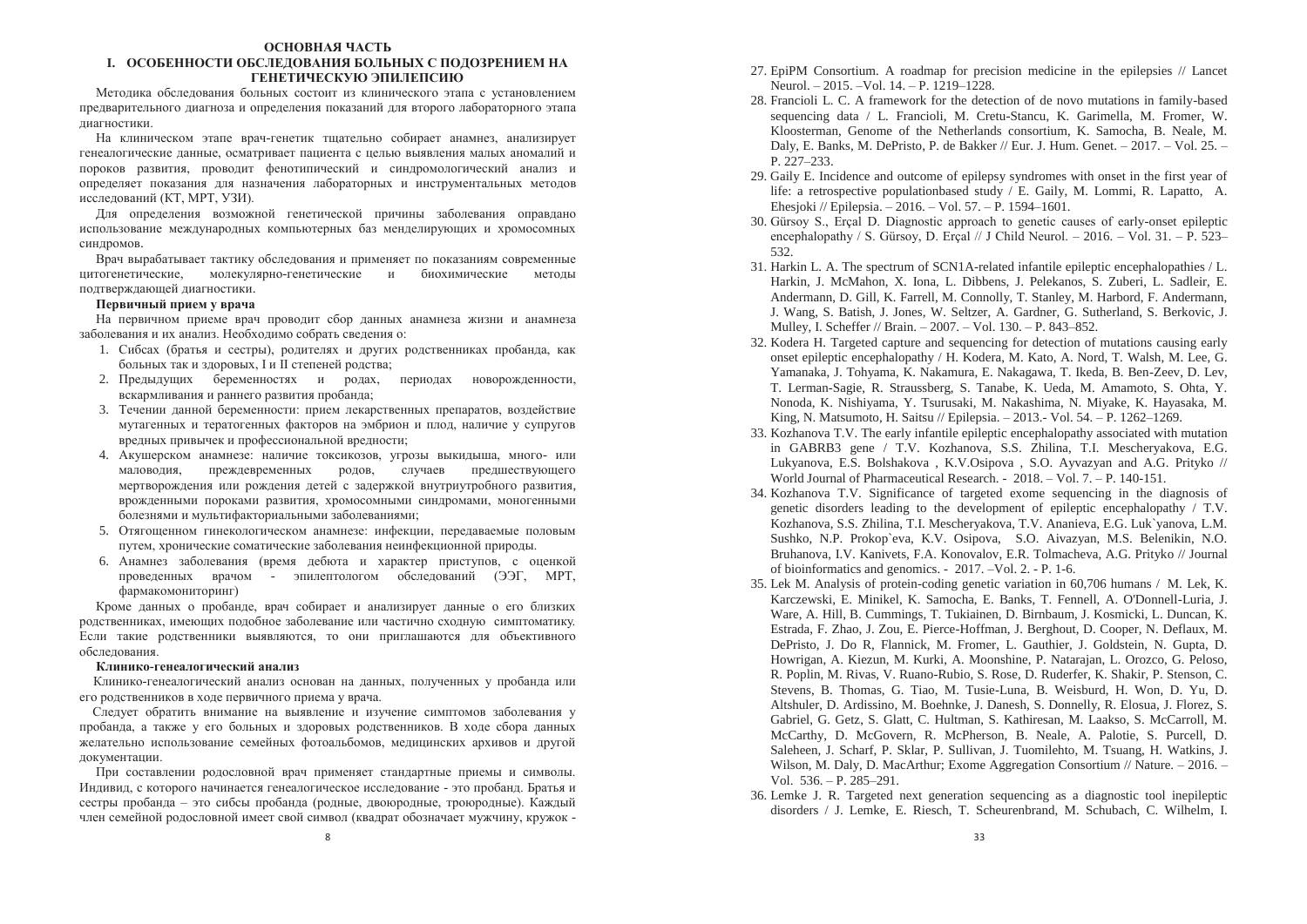41-56.

- 13. Козлова С.И. Наслелственные синдромы и медико-генетическое консультирование / С.И. Козлова, Н.С. Лемикова - Москва: КМК, Авторская акалемия, 2007. - 448 с.
- 14. Краснопольская К.Д. Наслелственные болезни обмена вешеств. Справочное пособие лля врачей / К.Л. Краснопольская - Москва: РОО «Пентр социальной алаптации и реабилитации летей «Фохат», 2005. - 364 с.
- 15. Мутовин Г.Р. Признаки и болезни с тралиционным и нетралиционным наследованием / Г.Р. Мутовин, С.С. Жилина, Н.Н. Заваденко, М.С. Беленикин Учебно-методическое пособие – Москва: Специальное издательство мелицинских книг. 2015. – С.104.
- 16. Рыжкова О. П. Руковолство по интерпретации ланных, полученных методами массового параллельного секвенирования (MPS) / О. П. Рыжкова, О. Л. Кардымон, Е. Б. Прохорчук, Ф. А. Коновалов, А. Б. Масленников, В. А. Степанов, А. А. Афанасьев, Е. В. Заклязьминская, А. А. Костарева, А. Е. Павлов, М. В. Голубенко, А. В. Поляков, С. И. Куцев // Медицинская генетика. - 2017. - $Tom 16, N<sub>2</sub>7. - C.4-17.$
- 17. Тарасов К.Е. Логика и семиотика диагноза / К.Е. Тарасов, В.К. Веников, А.И. Фролова - Москва: Медицина, 1983. – 272 с.
- 18. Фогель Ф. Генетика человека / Ф. Фогель, А. Мотульски Москва: Мир. 1989. - $308 \text{ c.}$
- 19. Allen N. M. Chromosomal microarray in unexplained severe early onset epilepsy—a single centre cohort / N. Allen, J. Conroy, A. Shahwan, S. Ennis, B. Lynch, S. Lynch, M. King // Eur. J. Paediatr. Neurol. – 2015. – Vol. 19. – P. 390–394.
- 20. Allen N. M. Unexplained early onset epileptic encephalopathy: exome screening and phenotype expansion / N. Allen, J. Conroy, A. Shahwan, B. Lynch, R. Correa, S. Pena, D. McCreary, T. Magalhães, S. Ennis, S. Lynch, M. King // Epilepsia. – 2016. – Vol. 57. – P. 12–17.
- 21. Berg A. T. Early-life epilepsies and the emerging role of genetic testing / A.T. Berg, J. Coryell, R.P. Saneto, Z.M. Grinspan, J.J. Alexander, M. Kekis, J.E. Sullivan, E.C. Wirrell, R.A. Shellhaas, J.R. Mytinger, W.D. Gaillard, E.H. Kossoff, I.Valencia, K.G. Knupp, C. Wusthoff, C. Keator, W.B. Dobyns, N. Ryan, T. Loddenkemper, C.J Chu, E.J. Novotny, S. Koh // JAMA Pediatr.- 2017. –Vol. 171. – P. 863–871.
- 22. Castrén M. Epilepsy caused by CDKL5 mutations / M. Castrén, E. Gaily, C. Tengström, J. Lähdetie, H. Archer, S. Ala-Mello // Eur. J. Paediatr. Neurol. – 2011. – Vol. 15. – P. 65–69.
- 23. Chu H. Integrated network analysis reveals potentially novel molecular mechanisms and therapeutic targets of refractory epilepsies / H. Chu, P. Sun, J. Yin, G. Liu, Y. Wang, P. Zhao, Y. Zhu, X. Yang, T. Zheng, X. Zhou, W. Jin, C. Sun // PLoS ONE. – 2017. – Vol. 12. – P.e0174964.
- 24. Deciphering Developmental Disorders Study. Prevalence and architecture of de novo mutations in developmental disorders // Nature. – 2017. – Vol. 542. – P. 433–438.
- 25. DePristo M. A. A framework for variation discovery and genotyping using nextgeneration DNA sequencing data / M. Pristo, E. Banks, R. Poplin, K. Garimella, J. Maguire, C. Hartl, A. Philippakis, G. del Angel, M. Rivas, M. Hanna, A. McKenna, T. Fennell, A. Kernytsky, A. Sivachenko, K. Cibulskis, S. Gabriel, D. Altshuler, M. Daly // Nat. Genet. – 2011. – Vol. 43. – P. 491–498.
- 26. Dunn P. Next Generation Sequencing Methods for Diagnosis of Epilepsy Syndromes / P. Dunn, C. Albury, N. Maksemous, M. Benton, H. Sutherland, R. Smith, L. Haupt, L. Griffiths // Front Genet. – 2018. – Vol. 9. – P. 20.

женшину) номер, состоящий из двух цифр (римская обозначает номер поколения в родословной, арабская - номер индивила в родословной); нумерация членов одного поколения осушествляется последовательно слева направо. Имеются и другие условные обозначения (символы): аборт, гетерозиготный носитель мутантного гена, моно - и дизиготные близнецы, выкидыш (самопроизвольный аборт), мертворожденный, умерший индивид и т. д. (см. Приложение 1).

Схематическое изображение ролословной начинается с пробанла (помечен стрелкой), который обычно располагается в последнем (изучаемом) поколении родственников. Семейная ролословная лолжна охватывать не менее лвух-трех поколений родственников. Ограничений в количестве анализируемых поколений нет, и чем больше будет их исследовано, тем достовернее будут выводы.

Далее собираются и обозначаются ланные о летях пробанла (если это взрослый человек) и его сибсах (с учетом последовательности беременностей и их исхода). Затем собираются сведения о родственниках по линии матери: сначала все о матери пробанда, ее сибсах и их детях, затем все о бабушке по линии матери, ее сибсах и их детях и внуках. Если возможно, то собираются сведения о прабабушке пробанда. После этого в такой же последовательности собираются сведения о родственниках по линии отца. Под ролословной помешается ее легенда - описание сушественных для анализа родословной сведений о членах родословной.

### $Co**CTABJEHHe**$  легенды к родословной:

1. Паспортная часть;

- девичья фамилия матери (случаи родственных браков, одинаковые фамилии предков, проживающих в отдаленных населенных пунктах)

- 2. Возраст;
	- возраст первых клинических проявлений заболевания (приступы)
- $3.$  Пол:
- 4. Напиональность:
- 5. Место жительства семьи:
- 6. Место жительства прелков:
	- выявление кровно-родственных браков в ограниченных отдаленных популяциях людей и этнических группах
- 7. Профессия:
- 8. Наличие хронических заболеваний у родственников;

Анамнез жизни и заболевания чрезвычайно важны при диагностике генетических форм эпилепсии.

Анамнез должен собираться подробно, важно получить возможно более точные сведения о течении беременности и родов, периоде новорожденности, вскармливании, раннем развитии. Эти данные позволят предположить тератогенное повреждение, в частности, диабетическую и алкогольную эмбриопатию, фетальный синдром краснухи и т.д. Необходимо сопоставление времени действия выявленного средового фактора с обнаруженным у ребенка симптомокомплексом. Нередко пренатальная гипоплазия является одним из основных признаков наследственного синдрома. При синдромах Дубовица, де Ланге, Смита-Лемли-Опица при доношенной беременности дети рождаются с резко выраженной пренатальной гипоплазией. Напротив, макросомия (средняя масса при рождении — 3900 г, а длина 55,2 см) в сочетании с макроглоссией и омфалоцеле характерна для синдрома Беквита-Видемана. Важны сведения о раннем психомоторном развитии ребенка. Потеря приобретенных навыков — важный диагностический признак, который характерен для нейродегенеративных заболеваний. Установление синдромальной формы патологии в периоде новорожденности формирует настороженность врача, осуществляющего медицинское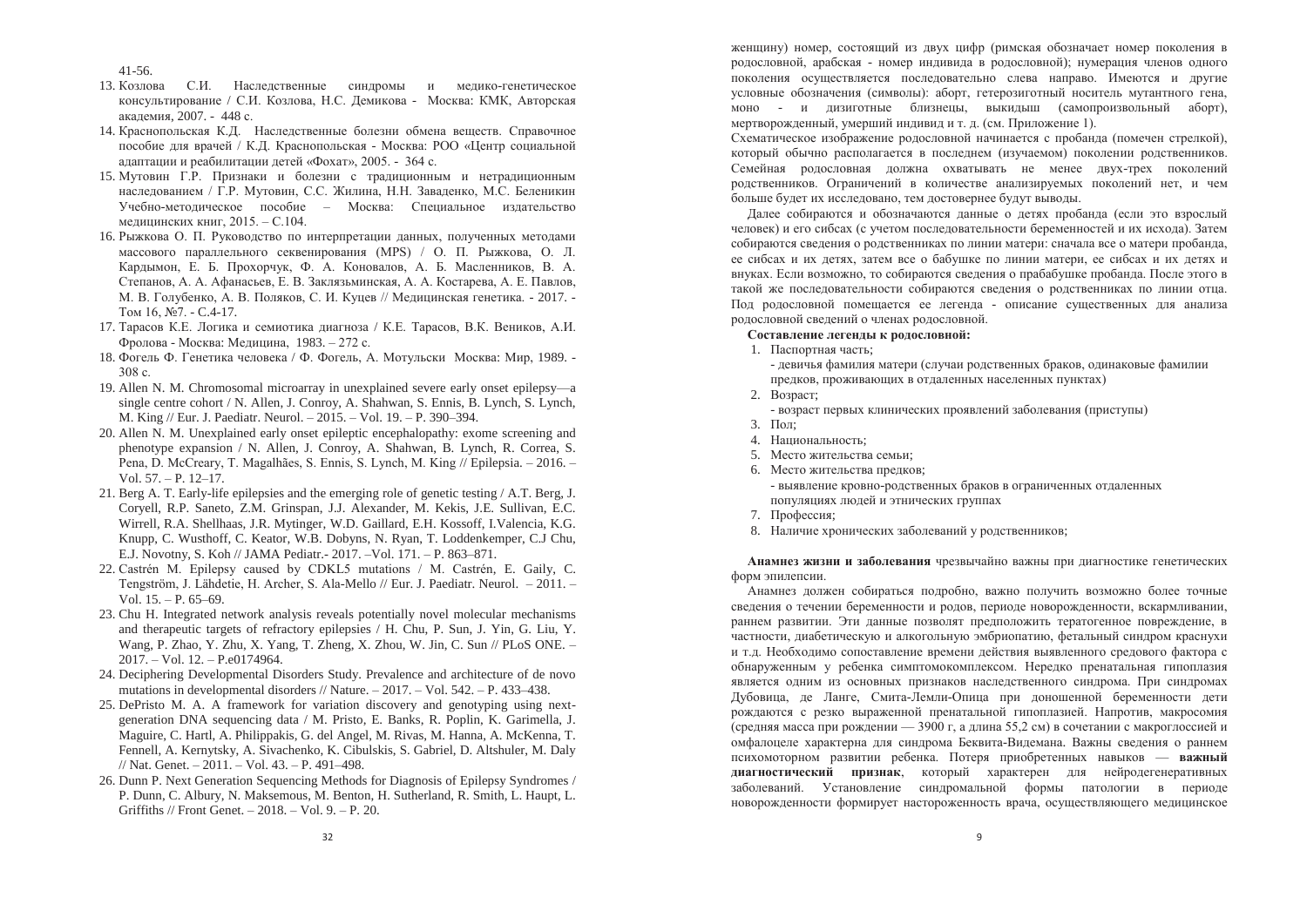сопровождение ребенка, в плане появления судорожных приступов, которые квалифицируются как симптоматическая эпилепсия

Возраст манифестации наслелственного заболевания может сильно варьировать. Далеко не все наслелственные болезни, сопровождающиеся судорогами, проявляются уже при рождении. Это, прежде всего, изолированные пороки развития мозга и синдромы множественных врожденных пороков развития. Необходимо также помнить. что целый ряд изолированных и множественных аномалий развития обусловлены действием средовых (тератогенных) факторов во время беременности и не являются в прямом смысле этого слова наслелственными. То есть термины наслелственный и врожденный не являются синонимами.

С рождения очевидны 25% моногенных заболеваний, к 3 годам проявляются 70% от всех форм, к концу пубертатного периода — 90%.

Хронический, и нередко прогредиентный характер течения наследственных заболеваний является отражением и следствием стабильности измененного наследственного аппарата клетки, существующей мутации. Например, прогредиентное течение наблюдается при всех наследственных болезнях обмена, при нейродегенеративных заболеваниях (лейкодистрофии, подкорковковые дегенерации), эпилептические приступы, в данном случае, симптоматической эпилепсии, как правило, резистентны к антиэпилептическим препаратам.

Лечебные мероприятия при наследственной патологии являются трудным и в некоторых случаях неразрешимым вопросом. Но в то же время разработана тактика медицинского сопровождения и патогенетического лечения больных с доказанными формами редких (орфанных) заболеваний, таких как дефицит биотинидазы, Хсцепленная адренолейкодистрофия, мукополисахаридозы, аминоацидопатии и органические ацидурии.

Накопление в семье больных с одним заболеванием также является одной из характеристик наследственной патологии. В случае моногенных синдромов характер накопления (сегрегация) — по вертикали (у предков и потомков), по горизонтали (у сибсов родных и двоюродных), у лиц только-мужского пола и т.д. соответствует определенному типу наследования. При этом у части родственников в родословной могут присутствовать лишь отдельные симптомы заболевания, что отражает вариабельность экспрессивности генов.

Собранные врачом генеалогические данные позволяют определить у пробанда наследственный или ненаследственный характер заболевания (отдельного симптома), тип его наследования (моногенный: аутосомно-доминантный, аутосомно-рецессивный, Х-сцепленный доминантный, Х-сцепленный рецессивный, У-сцепленный; полигенный, либо нетрадиционный вариант).

### Критерии аутосомно-доминантного типа наследования:

- 1. Доминантная болезнь проявляется у гетерозигот;
- 2. Больные есть в кажлом поколении:
- 3. Мужчины и женщины болеют одинаково часто;
- 4. Вероятность рождения больного ребенка у больного родителя 50%;
- 5. У больных родителей гетерозигот (Аа) могут быть здоровые дети (аа);

6. В браке гомозиготы АА со здоровым (аа) – все (100%) дети будут больны (Аа).

### Критерии аутосомно-рецессивного типа наследования:

- 1. Больные дети рождаются у здоровых родителей;
- 2. У здорового в браке с больным (аа) рождаются здоровые (Аа) гетерозиготные носители гена:
- 3. Все лети и родители больных являются гетерозиготными носителями патологического гена;
- 4. У обоих больных родителей все дети будут больны.

### Критерии наследования, сцепленного с Х-хромосомой (доминантное):

### СПИСОК ИСПОЛЬЗОВАННЫХ ИСТОЧНИКОВ

- 1. Абрамов А.А. Исследование мутаций и полиморфизмов в гене SCN1А при илиопатических формах эпилепсии / А.А. Абрамов, Т.В. Кожанова, С.С. Жилина, С.О. Айвазян, Т.В. Ананьева, Т.И. Мешерякова, Н.О. Брюханова, Р.А. Зинченко, Г.Р. Мутовин // Мелицинская генетика. - 2015. - Т.14, №2. - С.4.
- 2. Блинникова О.Е. Семиотика наслелетвенных болезней / О.Е. Блинникова Москва: Альманах «Исцеление», 2000. - 113 с.
- 3. Брюханова Н.О. Возможности генетического тестирования при резистентных формах эпилепсии / Н.О. Брюханова, С.С. Жилина, М.С. Беленикин, Г.Р. Мутовин, С.О. Айвазян, А.Г. Притыко // Пелиатрия, Журнал им. Г.Н. Сперанского. - 2015. - Т. 94. № 5. - С. 77-80.
- 4. Брюханова Н.О. Синдром Айкарди-Гутьерес в группе больных с идиопатической эпилепсией / Н.О. Брюханов, С.С. Жилина, С.О. Айвазян, Т.В. Ананьева, М.С. Беленикин, Т.В. Кожанова, Т.И. Мещерякова, Р.А. Зинченко, Г.Р. Мутовин, Н.Н. Заваденко // Российский вестник перинатологии и педиатрии. - 2016. - № 2. - С.68-75.
- 5. Жилина С.С. Генетические аспекты и генотип-фенотипические корреляции при редких формах эпилептической энцефалопатии у детей / С.С. Жилина, Т.В. Кожанова, Т.И. Мещерякова, К.В. Осипова, С.О. Айвазян, А.Г. Притыко // Российский вестник перинатологии и педиатрии. – 2017. - №4. -С.169.
- 6. Иванов В.И. Генетика / В.И. Иванов, Н.В. Барышникова, Дж.С. Билева, Е.Л. Дадали, О.В. Кузнецова, А.В. Поляков. - Москва: Учебник для вузов, ИЦК «Акалемкнига», 2006. - 603 с.
- 7. Иванова В.И. Геномика мелицине. Научное излание / В.И.Иванова. Л.Л. Киселев. - Москва: ИЦК «Академкнига, 2005. - 392 с.
- 8. Кожанова Т.В. Диагностика идиопатических форм эпилепсии у детей на основании алгоритма молекулярно-генетического исследования /Т.В. Кожанова, С.С. Жилина, С.О. Айвазян, Т.В. Ананьева, А.А. Абрамов, М.С. Беленикин, Т.И. Мещерякова, Г.Р. Мутовин, Н.Н. Заваденко // Журнал неврологии и психиатрии им. С. С. Корсакова. – 2016. - №11. - С. 49-56.
- 9. Кожанова Т.В. Клиническая и молекулярно-генетическая диагностика синдрома дефицита транспортера глюкозы I типа у пациентов психоневрологического отделения / Т.В. Кожанова, С.С. Жилина, Т.И. Мещерякова, С.О. Айвазян, К.В. Осипова, Л.М. Сушко, Е.Г. Лукьянова, Е.А. Пырьева, А.Г. Притыко // Педиатрия. Журнал им. Г.Н. Сперанского. – 2017. - №1. – С. 156-164.
- 10. Кожанова Т.В. Синдром дефицита транспортера глюкозы I типа. (GLUT1; болезнь Де Виво): клинические и генетические аспекты / Т.В. Кожанова, С.С. Жилина, Т.И. Мещерякова, С.О. Айвазян, К.В. Осипова, Л.М. Сушко, Е.Г. Лукьянова, Е.А. Пырьева, А.Г. Притыко Медицинская генетика. - 2016. - №7. – C. 28-32.
- 11. Кожанова Т.В. Мутация в гене КІАА2022 у девочки с Х-сцепленной умственной отсталостью / Т.В. Кожанова, С.С. Жилина, Т.И. Мещерякова, Н.П. Прокопьева, К.В. Осипова, С.О. Айвазян, И.В. Канивец, Ф.А. Коновалов, Е.Р. Толмачева, Ф.А. Кошкин, А.Г. Притыко // Педиатрия. Журнал им. Г.Н. Сперанского. – 2018.  $N<sub>2</sub>$  1. - C.82-87.
- 12. Кожанова Т.В. Редкие мутации при эпилептической энцефалопатии у детей: генотип-фенотипические корреляции / Т.В. Кожанова. С.С. Жилина. Т.И. Мещерякова, Т.В. Ананьева, Е.Г. Лукьянова, Л.М. Сушко, Н.П. Прокопьева, С.Л. Карпин, К.В. Осипова, С.О. Айвазян, Н.О. Брюханова, И.В. Канивец, Ф.А. Коновалов, Е.Р. Толмачева, А.Г. Притыко // Quantum satis. – 2017. - №3-4. - С.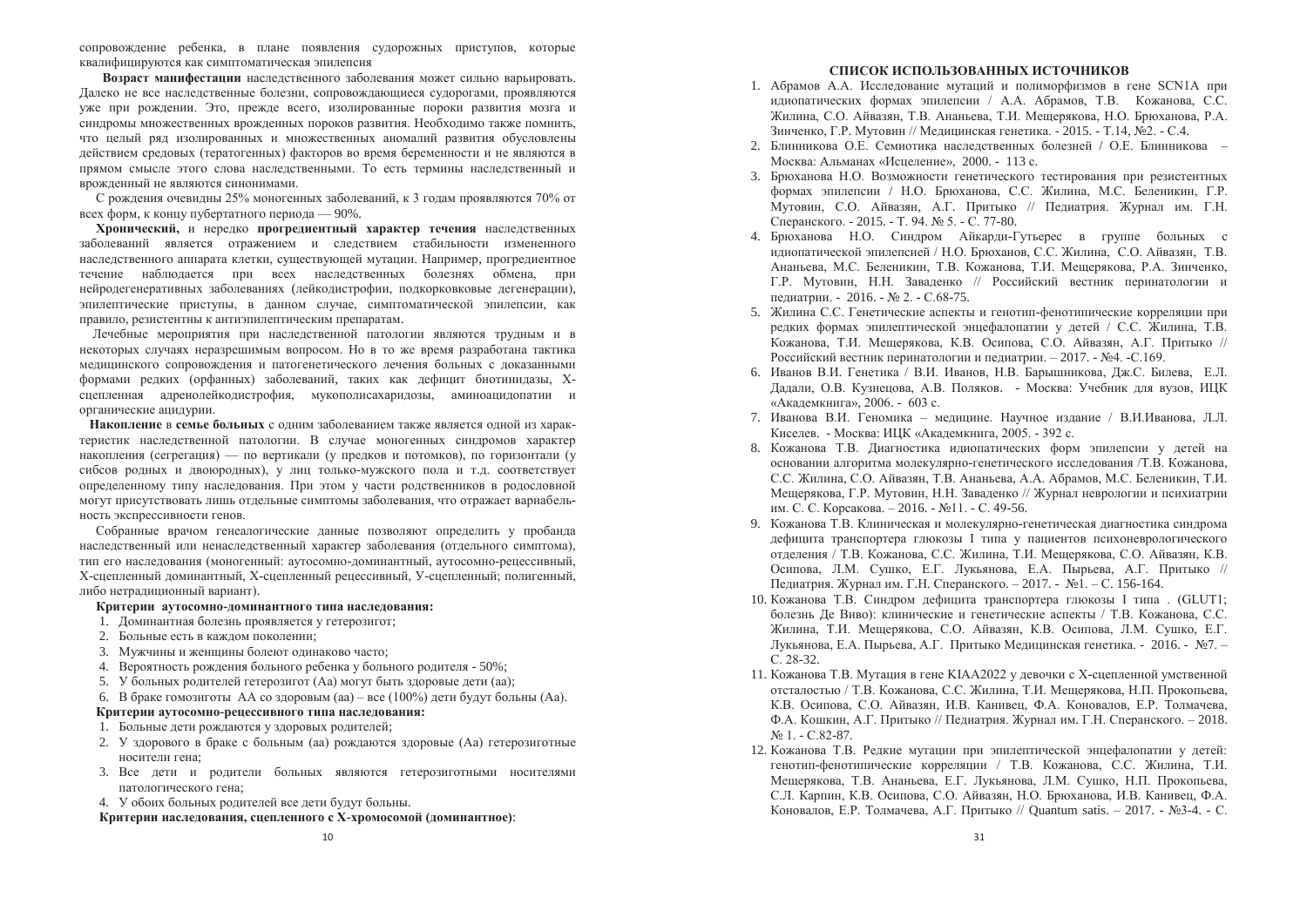### ЗАКЛЮЧЕНИЕ

При лиагностике наслелственного заболевания на основании клиникогенеалогических данных определяются показания для проведения подтверждающей генетической лиагностики.

Высокопроизводительные методы (NGS, XMA) все более внедряются в практику практического здравоохранения, однако для их полноценного и экономически обоснованного применения необхолимы грамотные лизайн исслелования, выбор метола, наиболее полхоляшего целям исслелования - выявления или полтверждения генетической природы идиопатической или симптоматической эпилепсии. Однако наибольшую сложность представляет анализ и интерпретация полученных результатов исслелования и заключение, что именно та или иная найленная мутация является причиной заболевания и может объяснять тяжесть его протекания. При увеличении числа генов в патогенезе заболевания и/или при увеличении получаемой в результате высокопроизводительного секвенирования информации, также увеличиваются усилия, необходимые для корректной интерпретации полученных результатов. Необходимо принимать во внимание, что интерпретация результатов проводится на основе информации, присутствующей в научной литературе или биомедицинских базах данных, тогда как значительное число находок никак не охарактеризовано.

Решающее значение в постановке диагноза генетической (моногенной) эпилептической энцефалопатии или эпилепсии при хромосомных аномалиях, нейродегенеративных заболеваниях и наследственных синдромах играют совместные и коллегиальные действия врача-генетика и врача-эпилептолога при генофенотипических сопоставлениях.

Причем врач-генетик обязан соблюдать ряд профессиональных требований и правил: принимать самостоятельное решение в выборе методов генетических исследований; помнить, что «последнее слово» в постановке окончательного врачебного диагноза наследственного или врожденного заболевания принадлежит исключительно врачу-генетику; в случае планирования последующего деторождения здорового ребенка в семье консультируемого лица, в которой уже диагностировано моногенное заболевание, врач обязан подтвердить или отвергнуть факт гетерозиготного носительства будущими родителями генов данного заболевания (особенно при тяжелых наследственных болезнях обмена) и только на этой основе делать заключение о прогнозе здоровья потомства.

- 1. У мужчин проявляется и ломинантный и репессивный ген на Х-хромосоме (гемизигота);
- 2. Заболевание не передается от отца к сыну;
- 3. Ломинантный ген на X-хромосоме проявляется и у мужчин, и у женщин, Передается потомству с вероятностью 50%;
- 4. При доминантном Х-спепленном типе наследования мужчина передает патологический ген всем дочерям и не передает сыновьям.

#### Критерии наслелования, спепленного с X-хромосомой (репессивное):

- 1. Ренессивный ген на Х-хромосоме проявляется у гемизигот-мужчин и не проявляется у женщин-гетерозигот:
- 2. Женщина-гетерозигота по рецессивному гену (носительница) может передать его с Х-хромосомой 50% своих сыновей, которые будут больны.
- 3. От отца заболевание никогда не передается сыну, а все дочери будут носительницами.

После сбора генеалогических данных врач приступает к объективному осмотру пробанда и его родственников.

#### Объективный врачебный осмотр

Объективный врачебный осмотр начинается с изучения внешнего вида пробанда и регистрации симптомов или патологических признаков. Правильное выделение и регистрация этих знаков, морфологических и функциональных изменений органов и частей тела, динамики клинических изменений является необходимым условием для успешного распознавания заболевания.

Диагноз многих наследственных синдромов, ассоциированных с эпилепсией, ставится в настоящее время преимущественно с помощью клинических подходов (нейрофиброматоз, туберозный склероз, синдром Айкарди-Гутьереса, синдром Ретта, синдром Ангельмана и т.п.) Внешний вид больных с наследственными болезнями в целом ряде случаев столь характерен, что делает больных более схожими друг с лругом, чем с близкими ролственниками.

Наследственную патологию характеризует также **множественность**, полисистемность поражения: в патологический процесс вовлечены две, три и более системы организма. При факоматозах это нервная система (фибромы по ходу нервных волокон, судорожные приступы, олигофрения) и кожные покровы (пигментированные и депигментированные пятна, на- и подкожные фибромы). При наследственных болезнях обмена - полисистемность и прогредиентность связана с токсическим или накопительным действием продуктов нарушенного метаболизма. При хромосомных синдромах множественность поражения еще более постоянный симптом, что обусловлено дисбалансом ряда генов, вовлеченных в хромосомную перестройку. Минимальные диагностические критерии синдрома Патау (трисомия по 13 хромосоме): микроцефалия и другие пороки мозга, постаксиальная полидактилия, расщелина губы и неба, поликистоз почек.

Разные системы организма с различной частотой вовлекаются в патологический процесс. По частоте вовлечения в патологический процесс на первом месте стоит нервная система

Генетически обусловленные заболевания отличают также особенности внешнего вида. Под синдромологическим анализом подразумевается анализ всех фенотипических проявлений с целью выявления устойчивого сочетания признаков, характерных для определенных врожденных и наследственных заболеваний.

Термин врожденный порок развития означает стойкое морфологическое изменение органа или части тела, выходящее за пределы нормальной вариации их строения и приводящее к нарушению функции или являющееся косметическим дефектом. В качестве примера в случаях генетической эпилепсии можно привести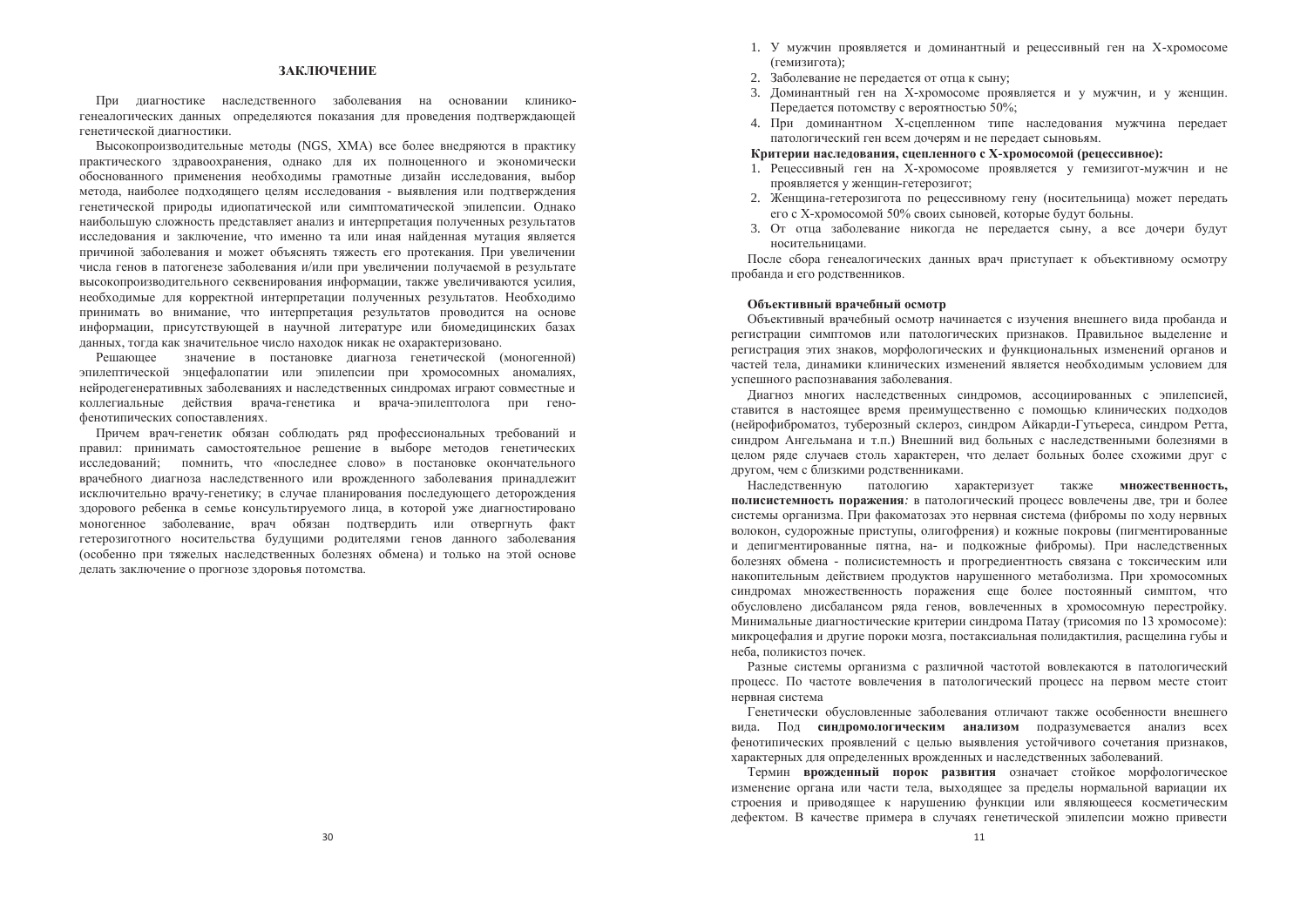такие пороки развития мозга как фокальная корковая лисплазия, лиссэнцефалия, шизэнцефалия.

В отличие от порока развития микроаномалия развития — это такой морфологический дефект, который не расстраивает функционирование органа. Микроаномалии развития широко представлены во всех морфологических структурах человеческого тела, однако, при диагностике наследственных болезней и синдромов преимущественно ориентируются на микроаномалии, регистрируемые при внешнем осмотре пробанла. Регистрация микроанамолий развития у пациента может направить диагностический поиск причин нарушенного психо-неврологического развития и эпилепсии по пути обнаружения микрохромосомных перестроек или моногенных синдромом таких как, например, синдром Миллера-Ликера,

Пол синдромом множественных пороков развития принято понимать устойчивое сочетание двух или более не индуцируемых друг другом пороков развития в разных системах. Уникальное, описанное только у одного больного сочетание врожденных пороков развития относят к неклассифицированным комплексам пороков развития.

В настоящее время создан ряд удобных и эффективных для пользователя баз данных и экспертных диагностических систем, применяемых для предварительной диагностики моногенных болезней и хромосомных синдромов.

В числе наиболее известных баз данных находятся:

- 1. Каталог менделирующих признаков человека В. Мак-Кьюсика (ОМІМ);
- 2. Лондонская (Оксфордская) медицинская база данных (LMD);
- 3. ORPHANET;
- 4. Ряд отечественных систем (Мультимедийная информационно-справочная система "Врожденные пороки развития").

При диагностике наследственного заболевания данные осмотра сопоставляются с клинико-генеалогическими данными, при наличии показаний проводится полтвержлающая генетическая лиагностика.

Врач-генетик обязан соблюдать ряд профессиональных требований и правил:

- 1. Принимать самостоятельное решение в выборе методов генетических исследований:
- 2. Всегда помнить, что «последнее слово» в постановке окончательного врачебного диагноза наследственного или врожденного заболевания принадлежит исключительно ему (юридическая обязанность врача), тогда как роль специалиста по лабораторно-генетической диагностике (во многих случаях не врача, а биолога, физиолога или другого профессионала) в решении этого вопроса может быть только вспомогательной;
- 3. Кроме того, при переходе от лабораторной диагностики к окончательному врачебному диагнозу в случаях моногенного заболевания или хромосомного синдрома, врачу необходимо соблюдать ещё 3 дополнительных правила: соответствие клинических и лабораторных данных; должна учитываться возможность лабораторной ошибки, для избегания которой врач назначает (при малейшем подозрении на неё) проведение повторного лабораторного исследования образца биологического материала, взятого от одного и того же больного;
- 4. В случае планирования последующего деторождения здорового ребенка в семье консультируемого лица, в которой уже диагностировано моногенное заболевание, врач обязан подтвердить или отвергнуть факт гетерозиготного носительства будущими родителями генов данного заболевания (особенно при тяжелых НБО) и только на этой основе делать заключение о прогнозе здоровья потомства.

### Клинические и диагностические критерии для назначения генетического **ИССЛЕЛОВАНИЯ С ИСПОЛЬЗОВАНИЕМ ТЕХНОЛОГИИ NGS:**

- 1. Повторяющиеся фебрильно-провоцируемые судороги начинающиеся в возрасте до года или после 6 лет, протекающие с необычной тяжестью течения, в том числе со склонностью статусному характеру приступов:
- 2. Подозрение по клиническим и лабораторным данным на генетически гетерогенное наслелственное заболевание:
- 3. Выявление природы вероятно генетически обусловленных эпилепсий со схожим фенотипом (например, эпилептические энцефалопатии)
- 4. Сочетание эпилепсии с врожденными пороками развития, малыми аномалиями развития, залержкой психического развития или расстройствами аутистического спектра.

Для правильной интерпретации результатов генетического тестирования с использованием методов высокопроизводительного секвенирования необходимо тесное взаимодействие врачей, направляющих на генетический анализ и лаборатории. Лаборатория в праве отказать в анализе, если не получает достаточную информацию о фенотипе пациента (результаты клинического обследования, выписка из истории болезни) вместе с биологическим материалом. Лаборатория обязана оценить вариант и ген в контексте анамнеза и семейной истории пациента, физиологического осмотра и предшествующих лабораторных тестов, и при помощи этой информации определить имеет ли вариант нуклеотидной замены отношение к заболеванию, т.е может быть «патогенным», «вероятно патогенным» или «доброкачественным». Рекомендуется проводить исследование трио (мать, отец и ребёнок с заболеванием) в ходе экзомного анализа, особенно при подозрении на рецессивный или de novo варианты с целью определения происхождения ыявленной мутации.

Данные, полученные методом NGS должны интерпретироваться совместно специалистом (биоинформатиком), врачом-генетиком и врачом другой специальности, который направил пациента на исследование, а не пациентом.

Вариант, классифицированный как «патогенный» при помощи предлагаемой схемы классификации может быть использован врачом для принятия медицинских решений как базовое доказательство. Вариант, классифицированный как «вероятно патогенный», имеет достаточное доказательство для того, чтобы врач смог использовать результаты молекулярного тестирования в принятии клинического решения в сочетании с другими доказательствами по рассматриваемому заболеванию. Вариант «неопределённого значения» не должен быть использован в принятии клинических решений. Вариант, классифицированный как «вероятно доброкачественный», имеет достаточное доказательство для того, чтобы врач заключил, что он не является причиной заболевания у пациента в сочетании с другой информацией. Вариант, приведённый в отчёте как «доброкачественный», имеет достаточную доказательную базу, чтобы врач заключил, что он не является причиной заболевания у пациента.

Общая схема проведения генетического исследования представлена в приложении 3.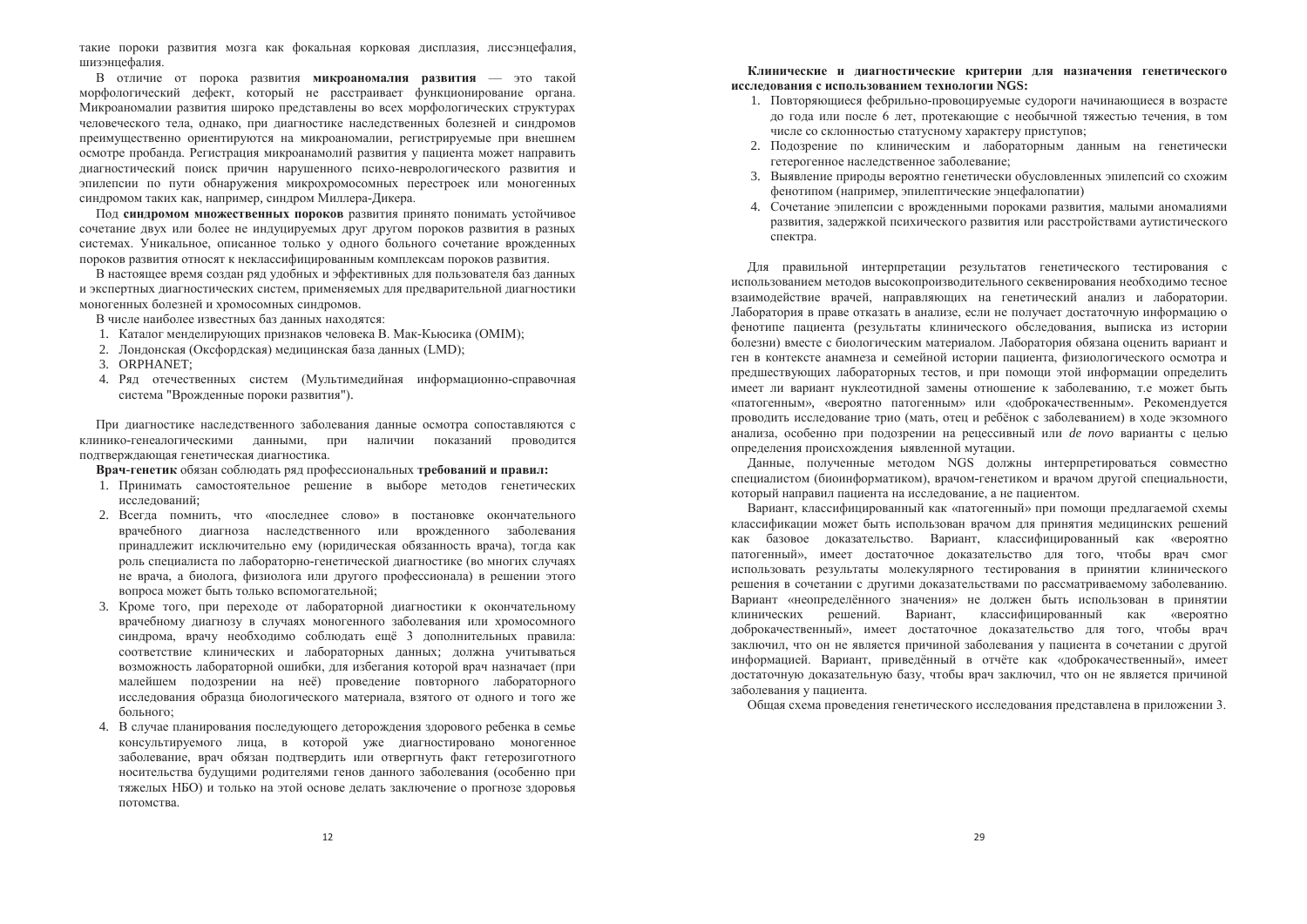|    |                    |                  |              |            | $\overline{0}$      |                                    |
|----|--------------------|------------------|--------------|------------|---------------------|------------------------------------|
| 10 |                    |                  | гемизигота   | $1(0.7\%)$ | н\д                 | Х-сцепленная умственная            |
|    | <b>KIAA2022</b>    | p.Leu250fs       |              |            |                     | отсталость, тип 98 (#300912)       |
| 11 |                    |                  | гетерозигота | $2(1,4\%)$ | 0,000011            | Ранняя эпилептическая              |
|    | PCDH19             | p.Ala517Thr      | гетерозигота |            | н\д                 | энцефалопатия, тип 9               |
|    |                    | p.Glu189X        |              |            |                     | (#300088)                          |
| 12 | <b>RNASEH2</b>     | p.Ala287Ser      | гетерозигота | $2(1,4\%)$ | 0,006               | Айкарди-Гутьереса синдром          |
|    | B                  | p.Leu138Phe      | гетерозигота |            | 0,00025             | (#610181)                          |
| 13 |                    | $p$ .Trp153 $X$  | гетерозигота | $9(6,3\%)$ | н\д                 | Ранняя эпилептическая              |
|    |                    | p.Ser723Pro      | гетерозигота |            | н\д                 | энцефалопатия, тип 6, синдром      |
|    |                    | p.Lvs41X         | гетерозигота |            | н\д                 | Драве (#607208)                    |
|    |                    | p.Leu215Ser      | гетерозигота |            | н\д                 | Генерализованная эпилепсия с       |
|    | <b>SCN1A</b>       | p.Ile1754Leu     | гетерозигота |            | н\д                 | фебрильными судорогами             |
|    |                    | p.Asp382Tyr      | гетерозигота |            | н\д                 | плюс, тип 2 (#604403)              |
|    |                    | p.Arg377Pro      | гетерозигота |            | н\д                 |                                    |
|    |                    | p.Arg613X        | гетерозигота |            | 0.000406            |                                    |
|    |                    | Leu1629X         | гетерозигота |            | 3                   |                                    |
|    |                    |                  |              |            | н/д                 |                                    |
| 14 |                    |                  | гетерозигота | $1(0.7\%)$ | н\д                 | Ранняя эпилептическая              |
|    | SCN <sub>2</sub> A | p.Val1287leu     |              |            |                     | энцефалопатия, тип 11<br>(#613721) |
| 15 |                    |                  |              | $1(0,7\%)$ |                     | Синдром дефицита                   |
|    | SLC2A1             | p.Val435fs       | гетерозигота |            | н\д                 | транспортера глюкозы 1 типа        |
|    |                    |                  |              |            |                     | $(\#606777)$                       |
| 16 |                    |                  | гетерозигота | $1(0,7\%)$ | 0.000818            | Умственная отсталость, тип 43      |
|    | <b>HIVEP2</b>      | p.Gln2359Glu     |              |            | 6                   | (#616977)                          |
| 17 |                    |                  | гетерозигота | $1(0.7\%)$ | $H/\mathcal{I}$     | Умственная отсталость, тип 52      |
|    | <b>ASHIL</b>       | p.Tyr2049Phe     |              |            |                     | (#617796)                          |
| 18 |                    |                  | гетерозигота | $1(0,7\%)$ | н/д                 | Ранняя эпилептическая              |
|    | ALG13              | p.Asn107Ser      |              |            |                     | энцефалопатия, тип 36              |
|    |                    |                  |              |            |                     | (#300884)                          |
| 19 | <b>IOSEC2</b>      | p.Arg898Trp      | гетерозигота | $1(0.7\%)$ | 0.000658            | Х-сцепленная умственная            |
|    |                    |                  |              |            | 4                   | отсталость, тип 78 (#309530)       |
| 20 | <b>TRIO</b>        | p.Pro2493Ala     | гетерозигота | $1(0,7\%)$ | $H/\mathbb{I}$      | Умственная отсталость, тип 44      |
|    |                    |                  |              |            |                     | (#617061)                          |
| 21 |                    |                  | гетерозигота | 1(0,7% )   | н/д                 | Ранняя эпилептическая              |
|    | <b>STXBP1</b>      | $c.429 + 2T > C$ |              |            |                     | энцефалопатия, тип 4               |
| 22 |                    |                  | гетерозигота | $2(1,4\%)$ | 0.000813            | (#612164)<br>Ранняя эпилептическая |
|    | FGF12              | p.Thr181Ala      | гетерозигота |            | $\Omega$            | энцефалопатия, тип 47              |
|    |                    | p.Arg114His      |              |            | н/д                 | (#617166)                          |
| 23 |                    |                  | гетерозигота | $1(0.7\%)$ | 0.01342             | Ювенильная абсансная               |
|    |                    |                  |              |            |                     | эпилепсия (#607631)                |
|    | <b>EFHC1</b>       | p.Thr30Met       |              |            |                     | Ювенильная миоклоническая          |
|    |                    |                  |              |            |                     | эпилепсия (#254770)                |
| 24 |                    |                  | гетерозигота | $1(0.7\%)$ | $H/\mathbb{I}$      | Ранняя эпилептическая              |
|    | KCNO <sub>2</sub>  | c.1632-1G>A      |              |            |                     | энцефалопатия, тип 7               |
|    |                    |                  |              |            |                     | (#613720)                          |
| 25 | <b>CDH15</b>       |                  | гетерозигота | $1(0,7\%)$ | 0.002079            | Умственная отсталость, тип 3       |
|    |                    | p.Arg775Gln      |              |            |                     | (#612580)                          |
| 26 | MECP <sub>2</sub>  | p.Pro387fs       | гетерозигота | $1(0.7\%)$ | $H/\underline{\Pi}$ | Синдром Ретта» (#312750)           |
|    |                    |                  |              |            |                     |                                    |

### **И.** МЕТОДЫ ЛАБОРАТОРНОЙ ДИАГНОСТИКИ, ПРИМЕНЯЕМЫЕ У **ПАЦИЕНТОВ С ПОЛОЗРЕНИЕМ НА ГЕНЕТИЧЕСКУЮ ЭПИЛЕПСИЮ**

### Для чего нужна точная генетическая диагностика:

- 1. Установление лиагноза:
- 2. Определение прогноза для пациента (продолжительность жизни, будет ли прогрессировать, возможность реабилитации);
- 3. Определение прогноза для членов семьи (возможность рождения здорового ребенка, пренатальная диагностика);
- 4. Прогноз эффективности лекарственной терапии;
- 5. Прогноз эффективности хирургического лечения.

Методы аналитической биохимии необходимы для диагностики наследственных болезней обмена, протекающих с резистентными к антиэпилептическим препаратам сулорогами.

Объектами лабораторного тестирования больного с наследственной патологией с помощью методов аналитической биохимии являются разные классы органических и неорганических соединений: аминокислоты, углеводы, липиды и их метаболиты, ионы металлов, сульфаты и др. При этом изучаются не только состав, но и концентрация структурных компонентов клеток и тканей, а также изменения активности ферментов, участвующих в их преобразованиях. С помощью методов аналитической биохимии можно исследовать любую биологическую ткань и жидкость человеческого организма. Универсальность этих методов широко используется в определении причин и механизмов наслелственных заболеваний.

Постановка точного биохимического диагноза во многих случаях определяет тактику заместительной фармакотерапии.

#### Методы аналитической биохимии делятся на:

1. Качественные. С их помощью определяют избыточную концентрацию субстратов заблокированных ферментных реакций или их производных, накапливающихся при НБО;

2. Количественные и полуколичественные. С их помощью определяют изменения концентрации веществ и нарушения кислотно-щелочного равновесия.

Кроме того, различные количественные и полуколичественные методы аналитической биохимии широко применяются для эффективной диагностики НБО. Именно с этой целью была разработана и внедрена в практику здравоохранения развитых стран мира стандартная двухэтапная система обследования больных на основе программ массового (тотального) и селективного (выборочного) скрининга.

Селективный скрининг основан на простых и надежных ориентировочных экспресстестах. Но в этом случае могут ещё использоваться специальные методы диагностики наследственных заболеваний в группах пациентов высокого риска по конкретной патологии. К ним относятся: методы исследования метаболического пути, определение количества метаболитов, их кинетики и накопления. Эти методы позволяют определить спектр различных классов органических и неорганических соединений (например, аминокислот) или концентрацию конкретного вещества (например, лейцина или тирозина с помощью флуорометрии).

### Критерии для направления на селективный скрининг НБО: **Основные критерии:**

1) смерть предыдущего ребенка в младенчестве от сходного заболевания

2) внезапное ухудшение клинического состояния ребенка после нормальных родов и нормального послеродового периода (часы - недели), не поддающееся терапии и на фоне нормальных результатов рутинного параклинического и лабораторного обследования: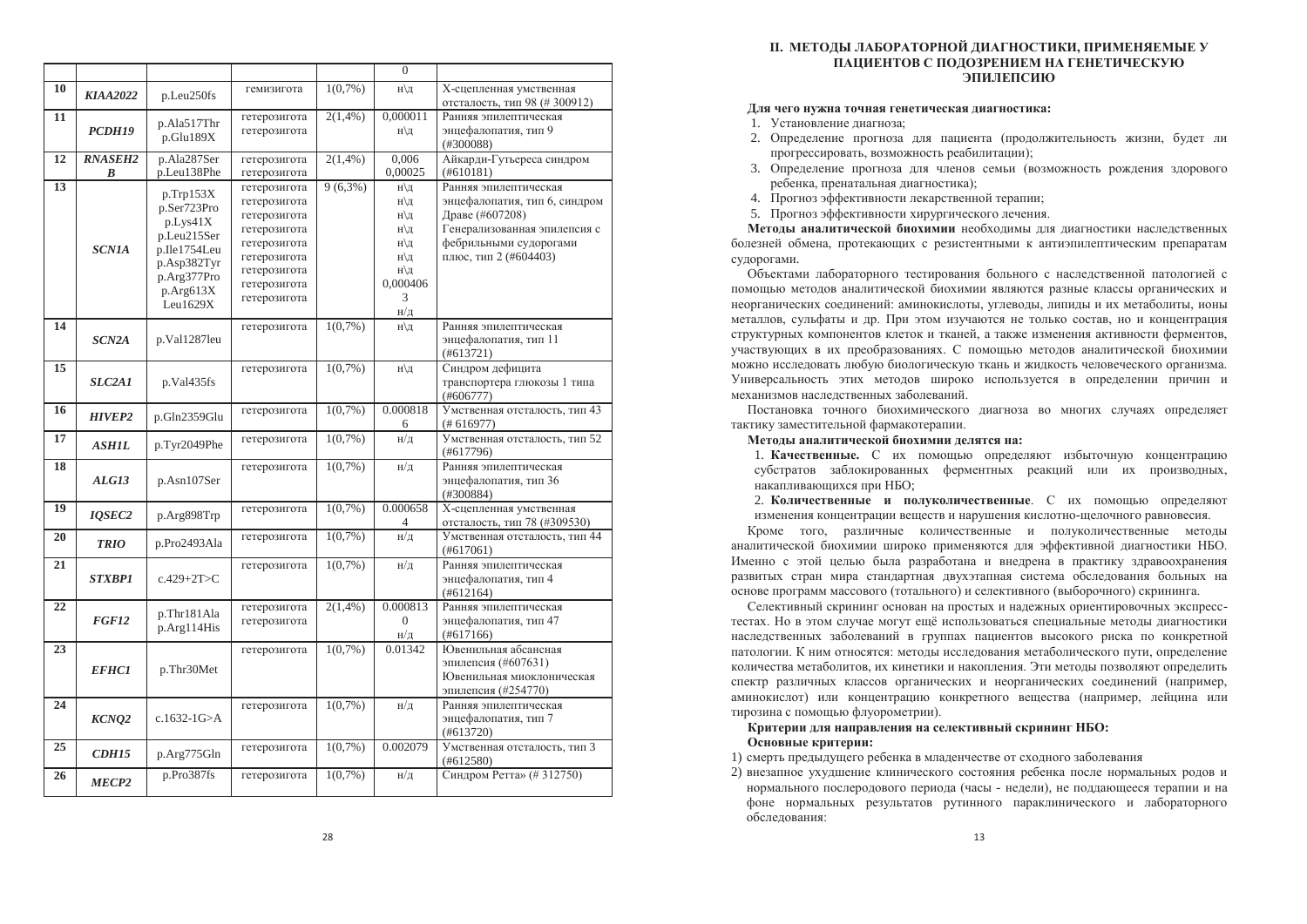- острая метаболическая энцефалопатия
- нарушение мышечного тонуса (гипотония/гипертонус)
- πetaprus/κοMa
- судороги резистентные к антиэпилептической терапии
- листонии, гиперкинезы
- частые срыгивания/рвота
- 3) гепато/гепатоспленомегалия
- 4) метаболический анилоз
- 5) множественные переломы

#### $\Lambda$ ополнительные критерии:

- 1) Кардиомиопатия
- 2) Гипогликемия
- 3) Тромбоцитопения
- 4) Повышение уровня печеночных ферментов (АлАт, АсАт)
- 5) Повышение уровня креатинфосфокиназы (КФК)
- 6) Снижение уровня щелочной фосфатазы (ЩФ) ниже 60 Ед/л
- 7) Метаболический алкалоз
- 8) Повышение кетоновых тел в крови и/или моче
- 8) Аномальный запах мочи, тела, ушной серы запах карамели и солода, капустный запах, запах потных ног, любой необычный запах
- 9) Нарушения роста волос, алопеция
- 10) Резистентные к терапии судороги
- 11) Костные аномалии (тугоподвижность суставов, деформация грудной клетки, рахитоподобные изменения)

12) Грыжи (пупочная, пахово-мошоночная)

Таким образом, хроматография, масс-спектрометрия, аналитические системы и программные продукты относятся к основным инструментам современных исследований в протеомике.

**Молекулярно-генетические и молекулярно-цитогенетические методы** исследования в диагностике наследственных форм эпилепсии

В настоящее время появляется все больше сведений о генах, связанных с моногенными формами эпилептической энцефалопатии. Идентификация новых генов и генетических мутаций, способствовало пониманию механизмов некоторых болезни и синдромов. В частности, вклад потенциалзависимых и лигандзависимых ионных каналов в развитие эпилепсии освещен гораздо более подробно.

В последние годы ряд новых молекулярно-генетических технологий стали доступны, и изменили подход к генетическому тестированию эпилепсии, позволяя расширить генетический анализ как спорадических, так и семейных случаев. Две новые крупные технологии: молекулярно-цитогенетический метод анализа вариаций числа копий ДНК (copy number variations - CNV) по сравнению с референсными маркерами, без необходимости культивирования клеток (синонимы: молекулярное кариотипирование, сравнительная геномная гибридизация на чипах, сравнительная геномная гибридизация, молекулярно-цитогенетическое исследование) и cеквенирование последующего поколения (next generation sequencing - NGS).

### **Шитогенетические методы исследования**

В клинической генетике с помощью цитогенетических методов проводится обследование пробанда, его больных и здоровых родственников или обследование плода при подозрении на хромосомное нарушение. Цитогенетические методы можно разделить на стандартное кариотипирование, предусматривающее анализ всех хромосом и специальные исследования, при которых анализируются определенные части хромосом.

включены как релкие варианты, так и полиморфизмы с высокой популяционной частотой, ассоциация которых с заболеванием была описана в литературе.

В лальнейшем с усовершенствованием технологии NGS и появлением на рынке более высокопроизволительных секвенаторов (Ilummina, USA), расширился спектр выявления мутаций в других генах, ассоциированных с ЭЭ, что связано с возможностью охвата при секвенировании не только отдельных групп генов (более 500 в олной панели), и прочитывания всего экзома ЛНК (часть генома, представляющая экзоны, то есть послеловательности, которые транскрибируются на матричную РНК после того, как интроны улаляются в процессе сплайсинга РНК. Экзом человека содержит приблизительно 180 тысяч экзонов (приблизительно 20000 генов, что соответствует примерно 1% всего генома или 30 миллионам пар нуклеотилов). Мутации в экзоме составляют до 85 % от всех мутаций, связанных с болезнями.

 $C$  2017-2018 гг. в ГБУЗ «НПП спецмел помощи летям ЛЗМ» 52 пациента были обследованы с использованием секвенирования панели генов «Наследственная эпилепсия» и полноэкзомного секвенирования на платформе Ilummina.

В таблице 3 представлен спектр мутаций в генах, выявленных у пациентов с ЭЭ.

|  |                        |  |  |  | Таблица 3. Мутации в генах, выявленные у пациентов с эпилептической |
|--|------------------------|--|--|--|---------------------------------------------------------------------|
|  | энцефалопатией (N=142) |  |  |  |                                                                     |

| N <sub>2</sub>          | $\frac{1}{2}$     |                                                            | $n\%$<br>Состояние                                           |            | Частота                            |                                                                                                                  |  |  |
|-------------------------|-------------------|------------------------------------------------------------|--------------------------------------------------------------|------------|------------------------------------|------------------------------------------------------------------------------------------------------------------|--|--|
|                         | Ген               | Мутация                                                    |                                                              |            | аллеля                             | Заболевание (ОМІМ)                                                                                               |  |  |
| $\mathbf{1}$            | <b>ALDH7A1</b>    | p.Arg82X<br>p.Glu399Gln                                    | Компаунд-<br>гетерозигота                                    | $1(0.7\%)$ | н\д*<br>н\д                        | Пиридоксин-зависимая<br>эпилепсия (#266100)                                                                      |  |  |
| $\mathbf{2}$            | CDKL5             | p. Tyr286X                                                 | гетерозигота                                                 | $1(0,7\%)$ | н\д                                | Ранняя эпилептическая<br>энцефалопатия, тип 2<br>(#300672)                                                       |  |  |
| 3                       | <b>CNTNAP2</b>    | p.Gly285Ala<br>$p$ . Ile $1331X$                           | гетерозигота<br>гетерозигота                                 | $2(1,4\%)$ | 0,005<br>н\д                       | Кортикальная дисплазия -<br>фокальная эпилепсия синдром<br>(#610042)<br>Питт-Хопкинс-подобный тип 1<br>(#610042) |  |  |
| $\overline{\mathbf{4}}$ | DOCK7             | $c.1872 - 8G > T$<br>p.Pro2074Leu                          | гетерозигота<br>гетерозигота                                 | $2(1,4\%)$ | н\д<br>0,009                       | Ранняя эпилептическая<br>энцефалопатия, тип 23 (#<br>615859)                                                     |  |  |
| 5                       | <b>GRIN2B</b>     | p.Arg1138Gln<br>p.Arg1241Trp                               | гетерозигота<br>гетерозигота                                 | $2(1,4\%)$ | 0,0002<br>н\д                      | Ранняя эпилептическая<br>энцефалопатия, тип 27<br>(#616139)                                                      |  |  |
| 6                       | <b>HCN1</b>       | p.Ser403Leu                                                | гетерозигота                                                 | $1(0,7\%)$ | н\д                                | Ранняя эпилептическая<br>энцефалопатия, тип 24<br>(#615871)                                                      |  |  |
| $\overline{7}$          | CLCN <sub>2</sub> | p.Tyr134X                                                  | гетерозигота                                                 | $1(0.7\%)$ | н\д                                | Ювенильная миоклоническая,<br>абсансная эпилепсия и<br>идиопатическая<br>генерализованная эпилепсия<br>(#607628) |  |  |
| 8                       | <b>SLC25A22</b>   | p.Thr171Pro                                                | гетерозигота                                                 | $1(0.7\%)$ | н\д                                | Ранняя эпилептическая<br>энцефалопатия, тип 3<br>(#609304)                                                       |  |  |
| $\boldsymbol{9}$        | <b>NRXN1</b>      | p. Ile649Val<br>p.Leu748Ile<br>p.Asp5His<br>c.2347+4 $T>C$ | гетерозигота<br>гетерозигота<br>гетерозигота<br>гетерозигота | $3(2,1\%)$ | 0,0006<br>0,003<br>н\д<br>0,000411 | Питт-Хопкинс-подобный тип 2<br>(#614325)                                                                         |  |  |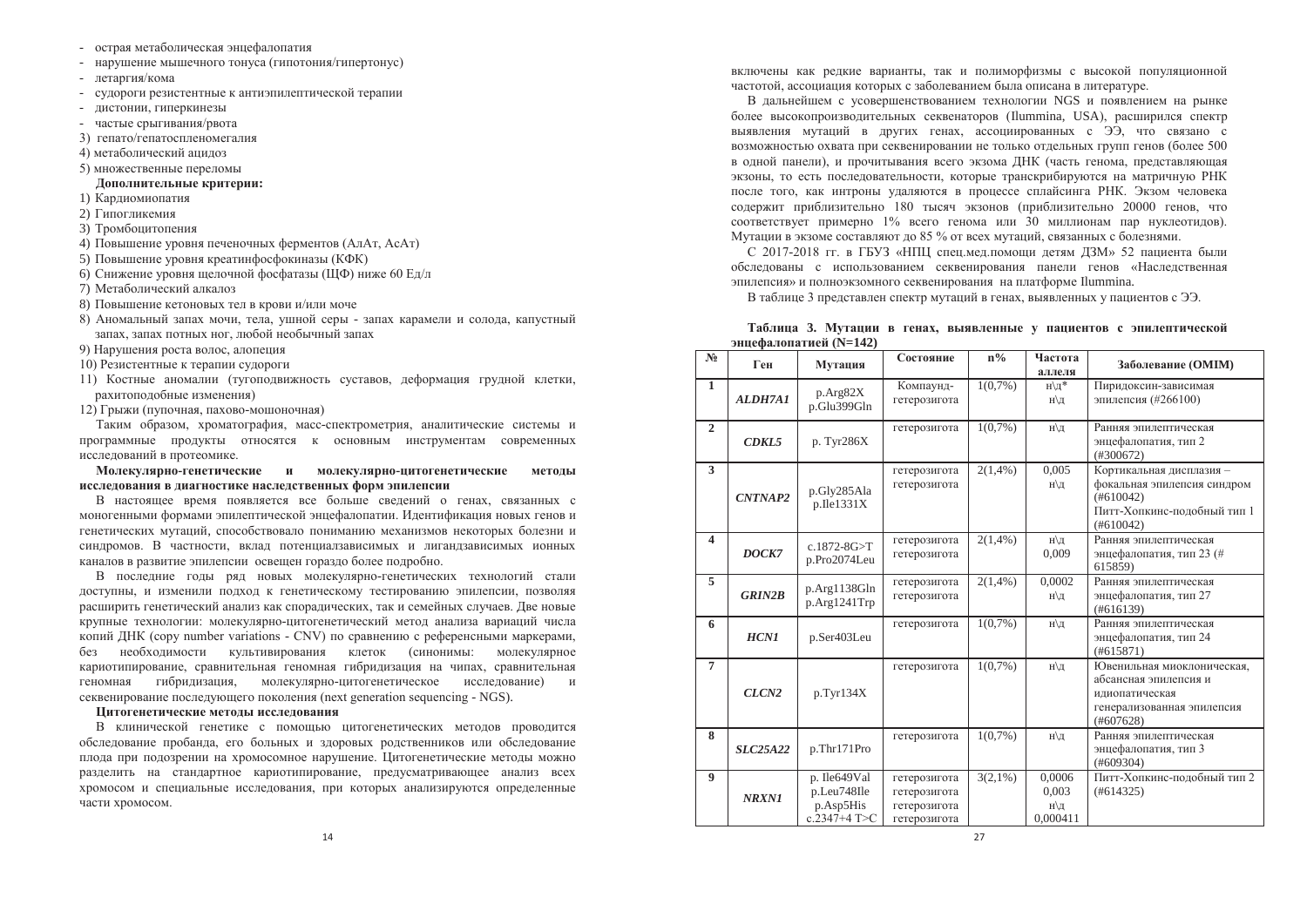### У. МОЛЕКУЛЯРНО-ГЕНЕТИЧЕСКАЯ ДИАГНОСТИКА РАННИХ **ИНФАНТИЛЬНЫХ ЭПИЛЕПТИЧЕСКИХ ЭНЦЕФАЛОПАТИЙ С** ИСПОЛЬЗОВАНИЕМ МЕТОЛОВ NGS

В настоящее время клиническая лиагностика ЭЭ не станлартизирована и включает в себя оценку фенотипических проявлений, данные ЭЭГ. КТ. МРТ головного мозга. биохимических исслелований и генетическое тестирование начиная от анализа одного гена и заканчивая секвенированием панели генов или полноэкзомным секвенированием. Возрастающая лоступность метолов высокопроизволительного секвенирования ЛНК привела к увеличению числа пациентов с ЭЭ с установленным генетическим лиагнозом. На основании ланных многочисленных исслелований было показано, что окончательный генетический лиагноз был получен  $v \sim 60\%$  пациентов с ЭЭ при использовании комбинации секвенирования панели генов и полнокзомного секвенирования.

С 2014-2018 ГГ. в ГБУЗ «НПЦ спецмедломощи детям ДЗМ» проведено клиникогенетическое обследование 142 пациентов с клинически-гетерогенными формами эпилепсии, сочетающиеся с эпилептической энцефалопатией и задержкой психомоторного и речевого развития. Проведен фенотипический анализ: характер приступов, когнитивных и поведенческих нарушений, видео-ЭЭГ, МРТ головного мозга и молекулярно-генетические исследования (панель генов «Наследственная эпилепсия», полноэкзомное секвенирование).

Длительное медицинское сопровождение и анализ фенотипа пациентов с резистентной к ПЭП ЭЭ не позволило диагностировать известные моногенные формы эпилепсии. Исходя из этого, были определены показания к проведению таргетного экзомного секвенирования панели генов, ассоциированных с наследственными формами эпилепсии и полноэкзомного секвенирования.

Впервые с момента внедрения технологии высокопроизводительного секвенирования с 2014-2016 гг. в рамках НИР «Внедрение и развитие технологий высокопроизводительного секвенирования для диагностики эпилепсии» Департамента здравоохранения Москвы генетической группой научного отдела ГБУЗ «НПЦ спец.мед.помощи детям ДЗМ» была разработана панель 34 генов (ARHGEF9, A2BP1, *ARX, CDKL5, CNTNAP2, DLGAP2, FOXG1, GABRG2, GRIN2A, GRIN2B, MAPK10, MECP2, NRXN1, PCDH19, PNKP, RNASEH2A, RNASEH2B, RNASEH2C, SAMHD1, SCN1A, SCN1B, SCN2A, SCN9A, SLC25A22, SLC2A1, SLC4A10, SLC9A6, SPTAN1, STXBP1, SYNGAP1, TCF4, TREX1, UBE3A, ZEB2)*, с помощью которой было обследовано 90 пациентов первых лет жизни с ЭЭ, резистентной к ПЭП. Резистентной (некурабельной) называют эпилепсию, при которой тяжесть и частота припадков, неврологические и психологические нарушения или побочные действия ПЭП не поддаются удовлетворительной коррекции и (или) неприемлемы для больного. В развитии резистентности эпилепсии существуют определенные возрастные зависимости, причем один из пиков приходится на младенчество и раннее детство, второй на подростковый и юношеский возраст.

Таргетное экзомное секвенирование панели генов выполнено на анализаторе 454 Sequencing GS Junior (Roche) с использованием олигонуклеотидных зондов NimbleGen. Все этапы пробоподготовки и секвенирования были проведены в соответствии с протоколами производителя оборудования и реагентов (Roche).

В результате проведенного исследования выявлены варианты нуклеотидной ɩɨɫɥɟɞɨɜɚɬɟɥɶɧɨɫɬɢ ɜ ɝɟɧɚɯ: *CDKL5* (n=4), *CNTNAP2* (n=11), *DLGAP2* (n=11), *GABRG2* (n=4), *GRIN2A* (n=7), *GRIN2B* (n=14), *MAPK10* (n=3), *MECP2* (n=1), *NRXN1* (n=7), *PCDH19* (n=6), *PNKP* (n=4), *RNASEH2A* (n=5), *RNASEH2B* (n=2), *RNASEH2C* (n=2), *SAMHD1* (n=1), *SCN1A* (n=18), *SCN1B* (n=4), *SCN2A* (n=7), *SCN9A* (n=15), *SLC25A22* (n=3), *SLC2A1* (n=6), *SLC4A10* (n=2), *SLC9A6* (n=2), *SPTAN1* (n=10), *STXBP1* (n=4),  $SYNGAPI$  (n=6),  $TCF4$  (n=3),  $TREX1$  (n=2),  $UBE3A$  (n=3),  $ZEB2$  (n=2). В список

Классическое кариотипирование основано на анализе морфологии дифференциально окрашенных хромосом, является главным инструментом в изучении кариотипа человека и в лиагностике хромосомных болезней. Именно с помошью этого метода выявляется основная доля всех аномалий кариотипа в пре - и постнатальной шитогенетической лиагностике, устанавливается баланс или лисбаланс хромосомного материала у пациентов, определяются точки разрывов хромосом при аберрациях.

Олнако при анализе сложных случаев хромосомных перестроек, особенно возникших de novo, стандартные методы достигают пределов своих разрешающих возможностей. Эту проблему можно решить с использованием современных высокотехнологичных метолов изучения хромосомной патологии человека (FISHметод, хромосомный микроматричный анализ).

 **FISH-метол лиагностики хромосомных нарушений – метол прямого выявления** хромосомных микроперестроек непосредственно на цитологических препаратах, позволяющий одновременно исследовать их морфологию (идентифицировать отдельные хромосомы и их участки) с помощью специфических ДНК - зондов. Данный метод позволяет идентифицировать точки разрыва на хромосомах и выявить сбалансированные транслокации.

 $X$ ромосомный микроматричный анализ

Хромосомный микроматричный анализ (XMA) в настоящее время является основным методом диагностики генетической причины множественных врожденных пороков, сопровождающихся эпилептическими приступами и нарушенным психоневрологическим развитием.

Внедрение технологии ХМА способствовало открытию ранее неизвестных микроделеционнных и микродупликационных синдромов, в том числе тех, где одним из клиническим проявлением являются судороги.

Развитие технологии ХМА позволяет врачам оценить весь геном путем анализа вариаций числа копий ДНК (дупликации, делеции) в одном тесте. Высокое разрешение этого метода, однако, ограничивается трудностью определения сбалансированных хромосомных транслокаций или инверсий.

Показание к назначению хромосомного микроматричного анализа в диагностике наследственной эпилепсии:

Сочетание судорожного синдрома с:

- 1. Врожденными пороками развития;
- 2. Умственной отсталостью;
- 3. АУТИЗМОМ:
- 4. Задержкой психомоторного и речевого развития;
- 5. Малыми аномалиями развития.

Ограничения метода хромосомного микроматричного анализа (что нельзя **обнаружить):** 

- 1. Сбалансированные хромосомные перестройки (транслокации, инверсии);
- 2. Точковые мутации;
- 3. Болезни экспансии тринуклеотидных повторов;
- 4. Микроделеции/микродупликации, размер которых меньше разрешающей способности микроматрицы.

Определение клинической значимости выявленных вариаций числа копий ДНК методом ХМА с использованием пополняемых баз данных и трактовка **результатов исследований** 

- 1. Трактовке подлежат результаты исследований, прошедших тщательный биоинформатический анализ;
- 2. Врачу необходимо сопоставить выявленные изменения в геноме с клинической картиной заболевания у пробанда. При необходимости должны быть назначены иополнительные исследования.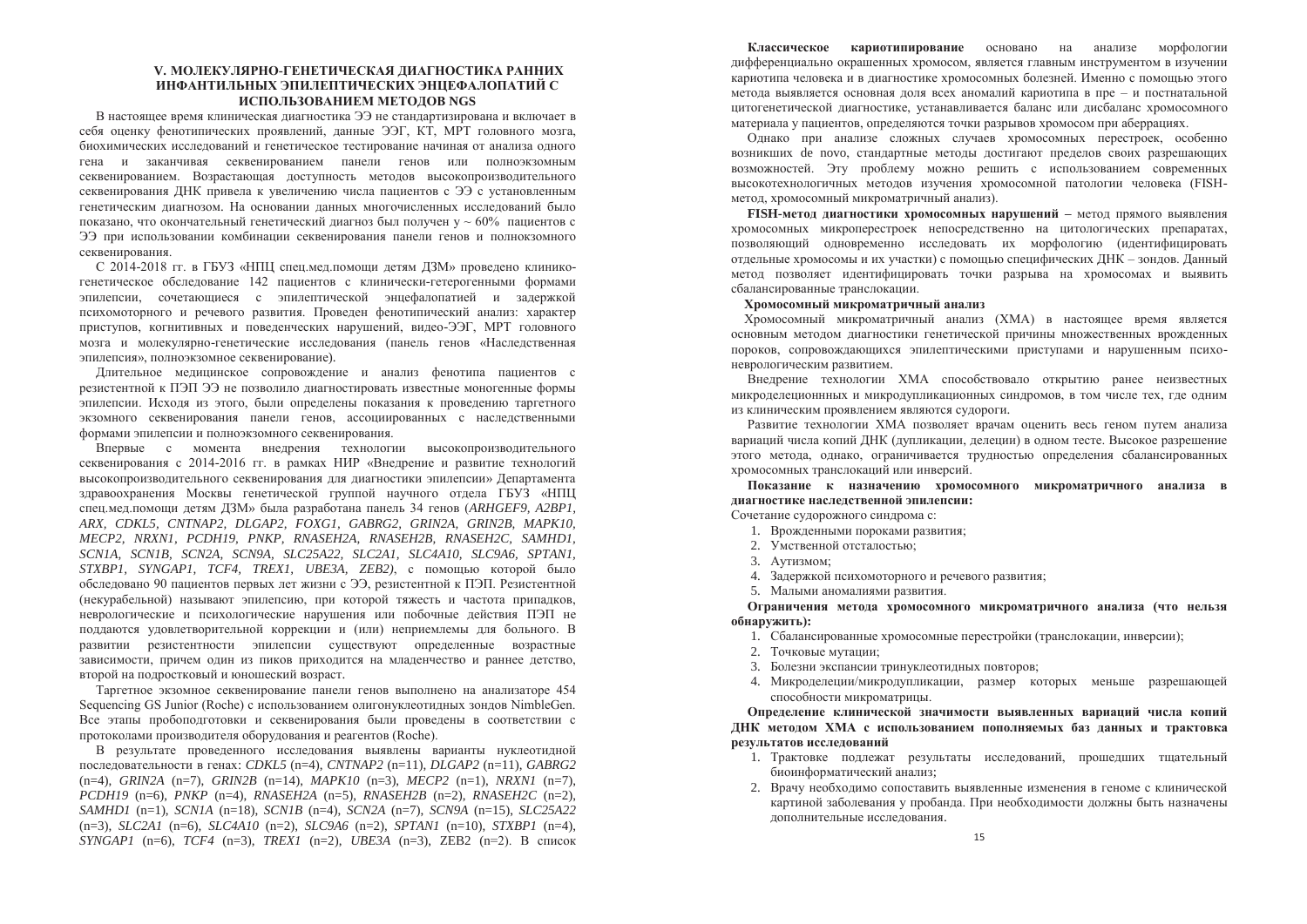Интерпретация данных хромосомного микроматричного анализа проводится согласно рекомендациям ACMG Standards and Guidelines for constitutional cytogenomic microarray analysis, including postnatal and prenatal applications: revision 2013; American College of Medical Genetics standards and guidelines for interpretation and reporting of postnatal constitutional copy number variants.

**1. Патогенные CNV.** Вариации числа копий описаны во многих рецензируемых изданиях, базах данных и научной медицинской литературе как причина заболевания с четко установленной клинической значимостью.

2. CNV с неопределенной клинической значимостью – это большая группа включает CNV, которые позже булут описаны либо как исключительно патогенные, либо как доброкачественные. Выделяют три категории для классификации неопределенных вариантов: неопределенная клиническая значимость; вероятно, патогенные, неопределенная клиническая значимость; вероятно, доброкачественные, неопределенная клиническая значимость (нет подклассификации).

3. Доброкачественные CNV. Вариации числа копий, описанные во многих рецензируемых изданиях или базах данных как доброкачественный вариант, особенно если вариация числа копий была хорошо охарактеризована и/или CNV представляет собой частый полиморфизм. CNV квалифицируется как полиморфизм, если она зарегистрирована у 1% в общей популяции.

Базы данных, используемые для интерпретации результатов ХМА: ОМІМ, ISCA, DECIPHER, GeneReviews, Database of genomic variants, PubMed.

Молекулярно-генетическая диагностика синдрома Ангельмана, при клиническом проявлении которого могут наблюдаться судороги возможна только при использовании методики, которая основана на существенном различии метилирования некоторых генов на отцовской и материнской хромосоме (анализ аллельного метилирования методом метил-специфическая ПЦР) и синдрома Мартина-Белл (определение аномального метилирования методом метилчувствительной ПЦР промоторной области гена *FMR1*).

#### **ɋɟɤɜɟɧɢɪɨɜɚɧɢɟ ɩɨɫɥɟɞɭɸɳɟɝɨ ɩɨɤɨɥɟɧɢɹ - next generation sequencing - NGS**

Высокопроизводительное секвенирование представляет собой мощный и получающий все большее распространение инструментарий для изучения наследственных заболеваний, в т.ч. эпилепсии. Преимуществом, но одновременно и трудностью этого метода является генерация избыточного количества информации, которую необходимо интерпретировать в соответствии с клиническими данными. Вовлеченность в патогенез эпилепсии большого числа генов, а также разнообразие эпилептических синдромов значительно усложняет такую интерпретацию. Лишь в части случаев эпилепсия вызвана мутацией в конкретном одиночном гене (и чаще всего это ионные каналы). Технология массового параллельного секвенироания (NGS) техника определения нуклеотидной последовательности ДНК и РНК для идентификации их первичной структуры. Технология NGS позволяет «прочитать» единовременно сразу несколько участков генома, что является главным отличием от более ранних методов секвенирования. В ходе NGS могут генерироваться от сотен миллионов до миллиардов нуклеотидных последовательностей за один рабочий цикл.

В настоящее время для высокопроизводительного секвенирования доступны несколько платформ: HiSeq, MiSeq и NextSeq 500 (Illumina), Ion torrent (Thermo Fisher Scientific) и SOLiD (Applied Biosystems). В самых общих чертах эти платформы работают по аналогичному процессу, который включает: (а) подготовку мишени путем разбивания больших макромолекулы ДНК, чтобы создать библиотеку из коротких фрагментов со синтетическими ДНК адаптерами на концах фрагмента, (б) массивную и параллельную клональную амплификацию индивидуальных фрагментов молекул ДНК на предметном стекле или микрошариках с помощью ПЦР, чтобы генерировать достаточное количество копий меченного фрагмента, которое нужно будет определить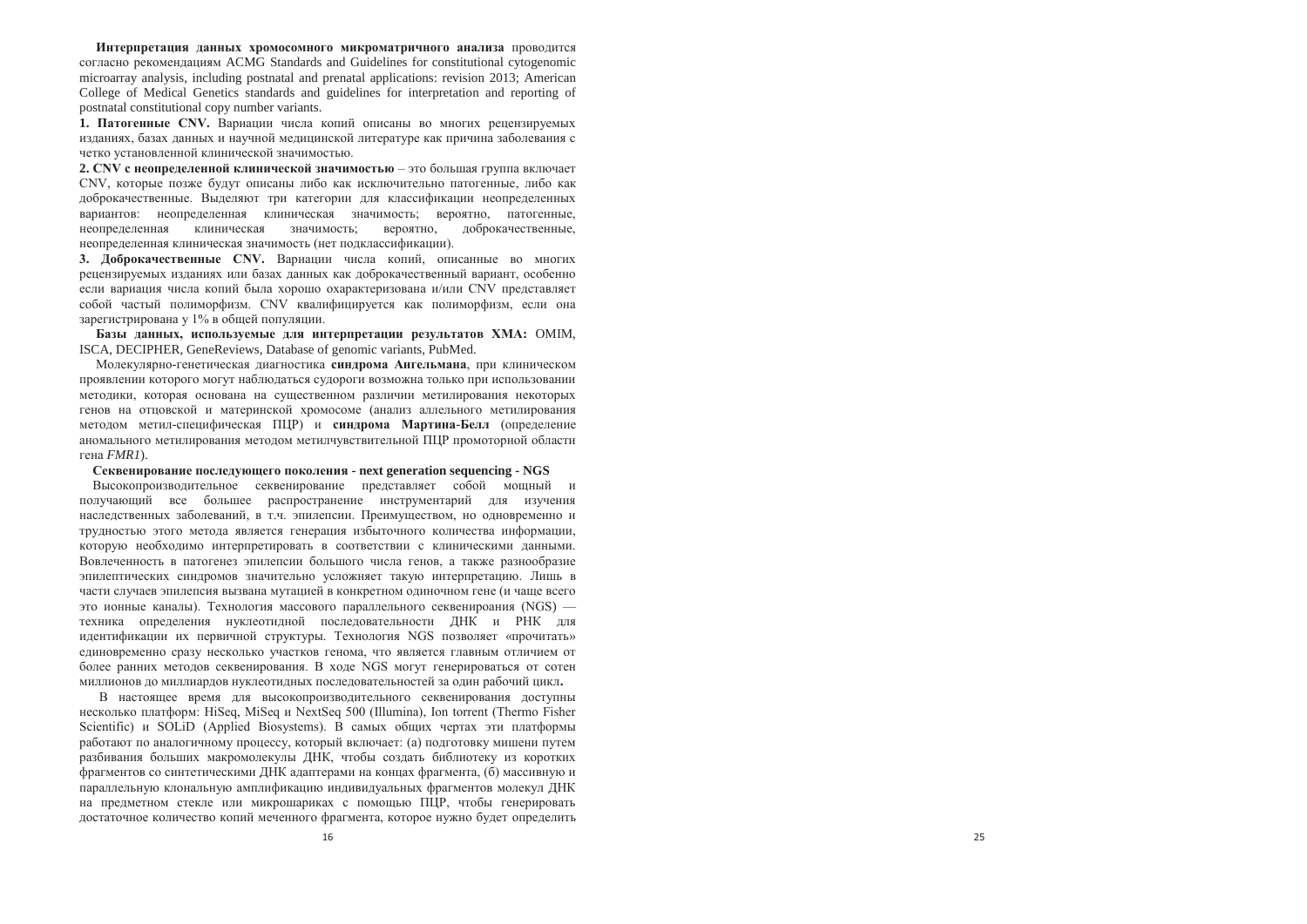### Таблица 2. Результаты клинического и молекулярно-генетического **ɬɟɫɬɢɪɨɜɚɧɢɹ ɩɚɰɢɟɧɬɨɜ ɫ ɫɢɧɞɪɨɦɨɦ ɞɟɮɢɰɢɬɚ GLUT1**

| Признак                               | Наличие признаков у пациентов                                        |                                                                                                                                                                |                                                                      |                                                                                    |                                                                                                   |                                                                                                                      |  |  |  |
|---------------------------------------|----------------------------------------------------------------------|----------------------------------------------------------------------------------------------------------------------------------------------------------------|----------------------------------------------------------------------|------------------------------------------------------------------------------------|---------------------------------------------------------------------------------------------------|----------------------------------------------------------------------------------------------------------------------|--|--|--|
|                                       | Пациент 1                                                            | Пациент 2                                                                                                                                                      | Пациент 3                                                            | Пациент 4                                                                          | Пациент 5                                                                                         | Пациент 6                                                                                                            |  |  |  |
| Пол                                   | левочка                                                              | левочка                                                                                                                                                        | мальчик                                                              | мальчик                                                                            | мальчик                                                                                           | мальчик                                                                                                              |  |  |  |
| Возраст на                            | 6 лет 9 мес                                                          | 3 года 3 мес                                                                                                                                                   | 9 лет 9 мес                                                          | 4 года                                                                             | 5 <sub>gt</sub>                                                                                   | 3 года 8 мес                                                                                                         |  |  |  |
| момент                                |                                                                      |                                                                                                                                                                |                                                                      |                                                                                    |                                                                                                   |                                                                                                                      |  |  |  |
| осмотра                               |                                                                      |                                                                                                                                                                |                                                                      |                                                                                    |                                                                                                   |                                                                                                                      |  |  |  |
| Начало                                | 6 мес                                                                | $1.5$ Mec                                                                                                                                                      | 1,5 года                                                             | 1 год 2 мес                                                                        | $1.5$ гола                                                                                        | 11 Mec                                                                                                               |  |  |  |
| приступов                             |                                                                      |                                                                                                                                                                |                                                                      |                                                                                    |                                                                                                   |                                                                                                                      |  |  |  |
| Тип приступов                         | Медленные<br>кивки,<br>прикрывание<br>век, абсансы                   | Пароксизмаль<br>ные эпизоды<br>в виде<br>прерывистого<br>дыхания,<br>замираний,<br>стереотипных<br>вращательны<br>х движений<br>глазных<br>яблок,<br>миоклонус | Эпизоды<br>падений,<br>вздрагивание,<br>кивки<br>головой             | Тонико-<br>клонические<br>приступы                                                 | Утрата<br>сознания,<br>деуринация,<br>поворот головы<br>вправо,<br>правосторонни<br>е гемиклонии. | Наклоны<br>головы.<br>длительная<br>атака<br>«скручивани<br>е всего<br>тела» без<br>потери<br>сознания,<br>миоклонии |  |  |  |
| Психомоторна<br>я задержка            | $+$                                                                  | $+$                                                                                                                                                            | $+$                                                                  | $^{+}$                                                                             | $+$                                                                                               | $+$                                                                                                                  |  |  |  |
| Нарушение<br>речи                     | $\overline{a}$                                                       | $+$                                                                                                                                                            | $+$                                                                  | $\ddot{}$                                                                          | $\ddot{}$                                                                                         | $+$                                                                                                                  |  |  |  |
| Микроцефалия                          | $\overline{\phantom{a}}$                                             | $\ddot{}$                                                                                                                                                      | $\frac{1}{2}$                                                        | $\overline{\phantom{a}}$                                                           | $\overline{a}$                                                                                    | $\overline{\phantom{0}}$                                                                                             |  |  |  |
| Атаксия                               | $\overline{a}$                                                       |                                                                                                                                                                | $\overline{a}$                                                       | $\overline{\phantom{a}}$                                                           | $^{+}$                                                                                            | $\! +$                                                                                                               |  |  |  |
| Спастичность                          | $\frac{1}{2}$                                                        | $\ddot{}$                                                                                                                                                      | $\overline{a}$                                                       | $\overline{a}$                                                                     | $\overline{a}$                                                                                    | $\overline{a}$                                                                                                       |  |  |  |
| Альтернирую                           | $\overline{a}$                                                       | $\ddot{}$                                                                                                                                                      | $\overline{a}$                                                       | $\overline{a}$                                                                     | $\ddot{}$                                                                                         | $+$                                                                                                                  |  |  |  |
| шая                                   |                                                                      |                                                                                                                                                                |                                                                      |                                                                                    |                                                                                                   |                                                                                                                      |  |  |  |
| гемиплегия                            |                                                                      |                                                                                                                                                                |                                                                      |                                                                                    |                                                                                                   |                                                                                                                      |  |  |  |
| Уровень                               | 1,8 ммоль/л                                                          | Н.д.                                                                                                                                                           | 1,7 ммоль/л                                                          | 2,0 ммоль/л                                                                        | 1,3 ммоль/л                                                                                       | 1,7 ммоль/л                                                                                                          |  |  |  |
| глюкозы в<br><b>CMK</b>               |                                                                      |                                                                                                                                                                |                                                                      |                                                                                    |                                                                                                   |                                                                                                                      |  |  |  |
| Длительность<br>кетогенной<br>диеты   | 3 года                                                               | $1$ год                                                                                                                                                        | 3 года                                                               | 2,5 мес.                                                                           | 1 Mec                                                                                             | В плане                                                                                                              |  |  |  |
| Эффективност<br>ь кетогенной<br>диеты | Отсутствие<br>приступов,<br>улучшение<br>психомоторног<br>о развития | Отсутствие<br>приступов,<br>улучшение<br>психомоторн<br>ого развития,<br>дискоординац<br>ия, дизартрия                                                         | Отсутствие<br>приступов,<br>улучшение<br>психомоторн<br>ого развития | Отсутствие<br>приступов,<br>улучшение<br>психомоторн<br>ого развития,<br>дизартрия | Н.л.                                                                                              | Н.л.                                                                                                                 |  |  |  |
| Мутация в<br>гене SLC2A1              | $c.1305-$<br>1306insTGAA<br>GA<br>(n.V435VF1)                        | c.115-2A>G<br>$(IV S2-2A-G)$                                                                                                                                   | c.101A>G<br>(p. Asn34Ser)                                            | c.400G>A<br>(p.Gly134Ser)                                                          | рекомендовано                                                                                     | рекомендова<br><b>HO</b>                                                                                             |  |  |  |

оптической системой машины, и (в) секвенирование при помоши нескольких циклов. которые повторяются и определяются автоматически, чтобы создать короткие прочтения. Данные этих прочтений затем собираются с помошью устройства. выравниваются с помошью специального программного обеспечения, что позволяет восстановить исходную последовательность мишени.

Технологии NGS активно внедряется в область эпилептологии в качестве диагностического теста. В настоящее время известно более 500 генов, мутации в которых могут быть причиной развития эпилепсии. Большое число илентифицированных генов, ассоциированных с эпилепсией, затрудняет использование конкретного моногенного теста лля выявления причины заболевания у пациентов с несиндромальной или идиопатической эпилепсией. NGS меняет эту ситуацию, исслелуя при тестировании клинически значимые гены в рамках отлельной панели и\или все белок-кодирующие участки генома (полноэкзомное секвенирование).

### Секвенирование панели генов эпилепсии

В диагностическую панель собраны ряд известных генов, которые уже были идентифицированы как причины конкретных заболеваний. Быстро развивающиеся технологии экзомного или полногеномного секвенирования, позволят выявлять новые нуклеотидные замены, как во вновь описанных генах, так и в уже известных генах при клинических формах эпилепсии. Это быстро накапливаемая генетическая информация расширит наше знание об эпилепсии, и позволит более рационально и эффективно использовать арсенал противоэпилептических препаратов. Однако, наряду с возможностью идентифицировать генетические варианты, потенциально связанные с эпилепсией, крайне важно проверять генетические ассоциации и анализировать их клиническое значение.

### **ɉɚɧɟɥɶ «ɇɚɫɥɟɞɫɬɜɟɧɧɵɟ ɷɩɢɥɟɩɫɢɢ»**

- 1. Анализ более 500 генов, связанных с различными формами эпилепсий методом секвенирования нового поколения;
- 2. Улучшенный биоинформатический алгоритм;
- 3. Высокая диагностическая эффективность;

#### Необходимость проведения данного исследования:

- 1. Установление точного диагноза;
- 2. Возможность предсказания дальнейшего развития эпилепсии;
- 3. Выбор наиболее эффективной терапии;
- 4. Определение риска наследственного заболевания для будущего потомства неотъемлемая часть планирования беременности.

### Показания к проведению исследования:

- 1. Отягощенная наследственность по эпилепсии;
- 2. Фебрильные судороги начинаются в возрасте до года или после 6 лет. Протекают с необычной тяжестью течения, в том числе может быть статусный характер приступов;
- 3. Подозрение по клиническим и лабораторным данным на моногенную генетическую эпилепсию;
- 4. Исключение нескольких генетически обусловленных эпилепсий со схожим фенотипом (например, эпилептические энцефалопатии);
- 5. Сочетание эпилепсии с врожденными пороками развития, малыми аномалиями развития, задержкой психического развития или расстройствами аутистического спектра.

### Полное секвенирование экзома

**Секвенирование экзома (Exome sequencing) – секвенирование всех кодирующих** белки участков генов (экзонов). Экзом (180000 экзонов или приблизительно 30 млн. пар оснований) составляет около 1% генома человека, но мутации в нем имеют гораздо больше шансов вызывать серьезные последствия, чем в остальных 99%.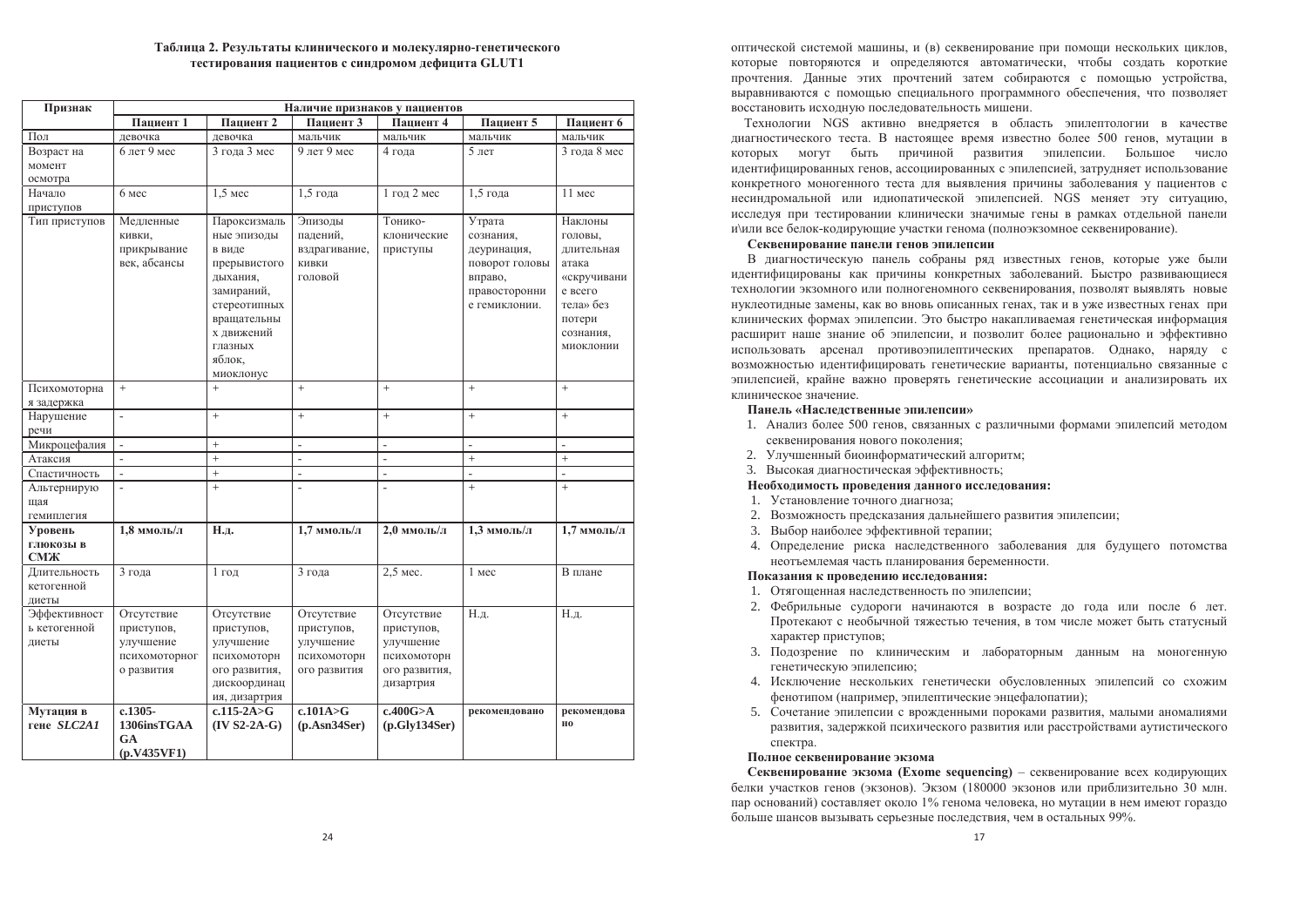#### Преимущества обследования методом полноэкзомного секвенирования:

- 1. Илентификация новых редких мутаций:
- 2. Илентификация новых синдромов:

### Ограничения метода NGS (что нельзя обнаружить):

- 1. Мутации, приводящие к изменению числа копий генов:
- 2. Экспансию тринуклеотидных повторов;
- 3. Мутации в генах митохондриального генома:
- 4. Однородительские дисомии:
- 5. Различить мутации в гене и псевлогене (например, при спинальной амиотрофии).

Определение клинической значимости выявленных вариантов нуклеотидной ПОСЛЕДОВАТЕЛЬНОСТИ ДНК МЕТОДОМ NGS с использованием пополняемых баз данных и трактовка результатов исследований

- 1. Трактовке подлежат результаты исследований, прошедших тщательный биоинформатический анализ;
- 2. Врачу необходимо сопоставить выявленные изменения в геноме с клинической картиной заболевания у пробанда. При необходимости должны быть назначены иополнительные исследования:
- 3. Проверить наличие выбранных врачом генов, которые могут приводить к заболеваниям и проверить наличие выявленных мутаций у пробанда и его родителей секвенированием по Сэнгеру.

Интерпретация данных полученных методом NGS проводится согласно рекомендациям - ACMG Standards and guidelines for the interpretation of sequence variants: a joint consensus recommendation of the American College of Medical Genetics and Genomics and the Association for Molecular Pathology; Guidelines for diagnostic nextgeneration sequencing; Standards and Guidelines for Validating Next-Generation Sequencing Bioinformatics Pipelines: A Joint Recommendation of the Association for Molecular Pathology and the College of American Pathologists; Руководство по интерпретации данных, полученных методами массового параллельного секвенирования.

Выявленные варианты классифицируются на 6 классов на основании стандартов и рекомендаций ACMG:

- Kласс 1 патогенные
- Класс 2 вероятно патогенные
- Класс 3 варианты с неопределенной клинической значимостью
- Класс 4 вероятно доброкачественные
- Класс 5 доброкачественные
- Класс 6 варианты, ассоциированные с заболеванием.

### **Ȼɚɡɵ ɞɚɧɧɵɯ, ɢɫɩɨɥɶɡɭɟɦɵɟ ɞɥɹ ɢɧɬɟɪɩɪɟɬɚɰɢɢ ɪɟɡɭɥɶɬɚɬɨɜ NGS:**

- 1. Базы данных болезней и клинической значимости мутаций: ОМІМ, ClinVar, Orphanet, а также специализированные базы данных по отдельным заболеваниям и литературные данные;
- 2. Сервисы предсказания патогенности: Polyphen2, SIFT, MutationTaster, PROVEAN;
- 3. Базы данных популяционных частот выявленных вариантов «1000 геномов», Exome Aggregation Consortium  $\mu$  Genome Aggregation Database.

Все варианты нуклеотидной последовательности ДНК, выявленные методом NGS и указанные в заключении лаборатории о проведенном анализе, должны быть подтверждены референсным методом (секвенирование по Сэнгеру), а также должно быть исследовано происхождение мутации (унаследована от родителей или возникла de *novo*) – севенирование по Сэнгеру трио.

- 4. Лвигательные расстройства, включая атаксию, альтернирующую гемиплегию, гиперкинезы по типу дистонии и хореи:
- 5. Симптомы провошируются физической нагрузкой, голодом или увеличением промежутков между приемами пиши с некоторым улучшением состояния после елы:
- 6. Низкая концентрации глюкозы в спинномозговой жилкости (норма 2.2-3,3 ммоль/л) при нормальных показателях глюкозы в крови.

В психоневрологическом отделении ГБУЗ «Научно-практический центр специализированной мелицинской помощи летям имени В.Ф. Войно-Ясенецкого ДЗМ» наблюдаются 6 пациентов с подтвержденным синдромом дефицита транспортера глюкозы I типа (болезнь ле Виво), ассоциированного с мутациями в гене *SLC2A1*. Результаты клинического и молекулярно-генетического тестирования пациентов представлены в таблице 2.

В настоящее время кетогенная диета является весьма эффективным методом терапии в уменьшении проявления клинических симптомов синдрома дефицита GLUT1 (в первую очередь, судорожного синдрома и двигательных расстройств). Кетоновые тела проникают через гематоэнцефалический барьер посредством другого белка транспортера и, таким образом, обеспечивают мозг необходимым количеством энергии для метаболизма. Кетогенная диета, как правило, хорошо переносится пациентами. Прогноз благоприятный, если кетогенная диета начинается в раннем детстве.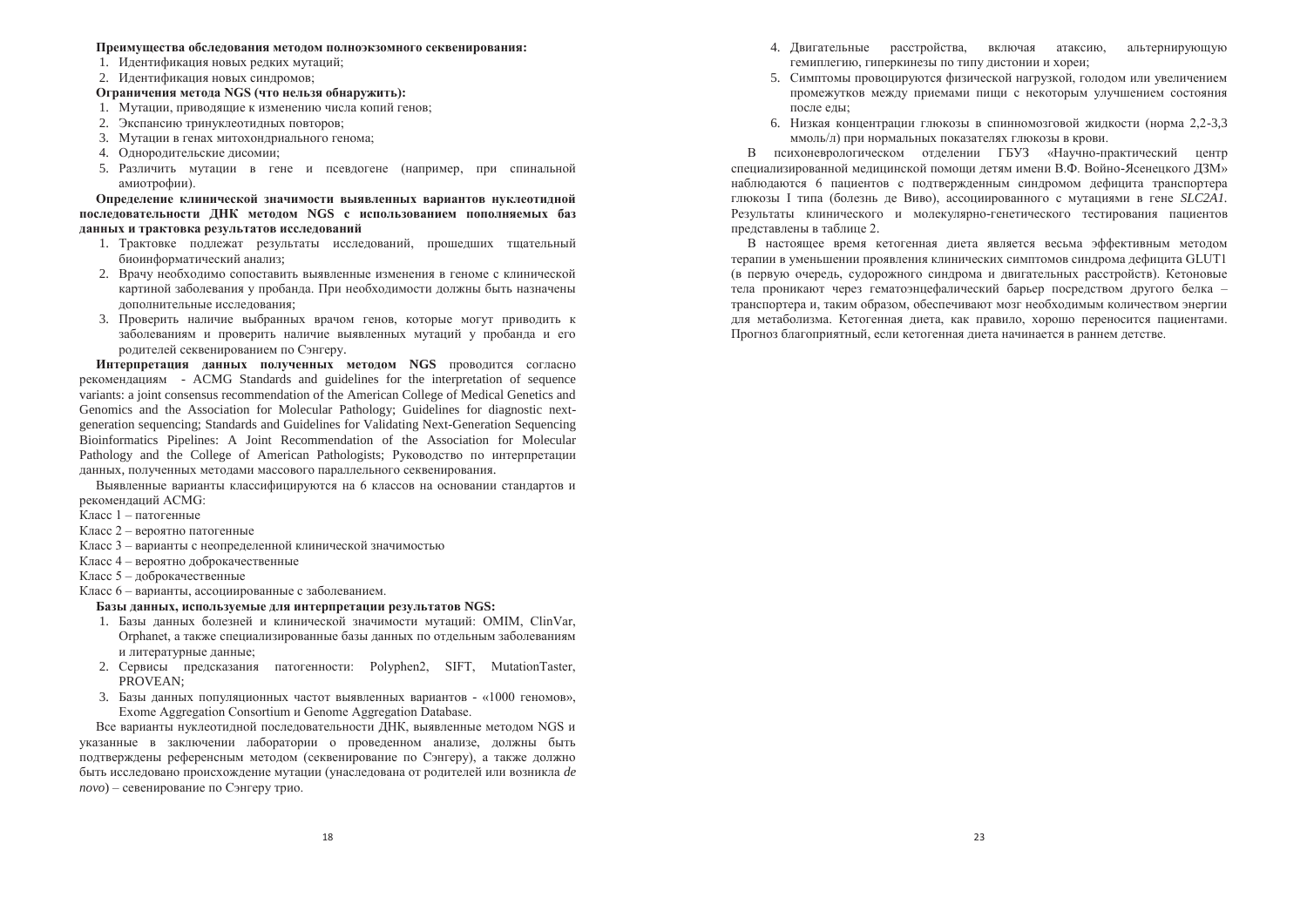Сулорожный синдром. Приступы при ранней классической форме синдрома лефицита GLUT1, которые обычно начинается в возрасте одного - шести месяцев. часто являются первым клиническим признаком лисфункции мозга. У некоторых детей, началу судорожного синдрома могут предшествовать эпизоды апноэ и аномальные лвижения глазных яблок, неотличимые от опсоклонус. Инфантильные  $\alpha$ чаговые сулороги может включать в себя пароксизмальные лвижения глаз а также абсансы и атонические приступы. Электроэнцефалограмма (ЭЭГ) показывает мультифокальные спайк разрялы. При дальнейшем созревания мозга, приступы становятся синхронизированными и клинически манифестируют как генерализованные. Описаны несколько типов судорог: генерализованные тонические или клонические, фокальные, миоклонические, атипичные абсансы, атонические и неклассифицируемые.

Частота приступов среди пациентов варьирует от ежедневных до приступов, которые наблюдаются раз в несколько дней, недель или месяцев и не коррелирует с тяжестью других признаков фенотипа.

**Интеллектуальные нарушения.** У всех пациентов наблюдается нарушения речи. Когнитивные нарушения варьируют от снижения обучаемости ребенка до тяжелой умственной отсталости. Социальное алаптивное повеление сохранено. Пациенты с синдромом дефицита GLUT1, как правило, хорошо приспосабливаются к обществу и контактируют с другими людьми.

Двигательные расстройства. Двигательные нарушения при синдроме дефицита GLUT1 представлены атаксией, дистонией, хореей, и могут быть постоянными или пароксизмальными. Основными провоцирующими факторами являются увеличение промежутков между приемами пищи, психотравмирующие ситуации или инфекции. Пароксизмальная дискинезии с эпилепсией (ранее известная как дистония тип и пароксизмальный хореоатетоз со спастичностью (ранее известный как дистония тип 9 в настоящее время рассматриваются как часть фенотипического спектра синдрома дефицита GLUT1.

Ген **SLC2A1** - единственный ген, патогенные варианты в котором, как известно, вызывают синдром дефицита GLUT1. Ген *SLC2A1*, кодирующий белок GLUT-1, состоит из 10 экзонов и 9 интронов, локализуется на коротком плече 1 хромосомы  $(1p34.2)$ . Описано более 150 мутаций в гене *SLC2A1*, являющиеся причиной синдрома дефицита GLUT1. Патогенные варианты представлены миссенс-мутациями, нонсенсмутациями, могут включать небольшие внутригенные делеции/инсерции, а также вариантами сайтов сплайсинга (табл.1). В большинстве случаев заболевание связано с *de novo* мутациями в гене *SLC2A1*. В части случаев синдром дефицита GLUT1 – заболевание с аутосомно-доминантным типом наследования, при котором пораженный родитель (носитель патогенной мутации в гене SLC2A1) может иметь легкую форму заболевания.

#### Таблица 1. Частота выявления различных типов патогенных вариантов в гене *SLC2A1*

| Ген                             | Метод исследования        | Доля пациентов с       |
|---------------------------------|---------------------------|------------------------|
|                                 |                           | патогенными вариантами |
| SLC <sub>2</sub> A <sub>1</sub> | Секвенирование гена       | 48/54 (89%)            |
|                                 | Анализ делеций/дупликаций | $6/54(11\%)$           |

### Клинические и диагностические критерии для направления на исследование **ɦɭɬɚɰɢɢ ɜ ɝɟɧɟ** *SLC2A1***:**

- 1. Начало судороги в возрасте от 1 до 6 месяцев;
- 2. Задержка психомоторного развития, дизартрия:
- 3. Приобретенная микроцефалия:

### **III. ɆɈɅȿɄɍɅəɊɇɈ-ȽȿɇȿɌɂɑȿɋɄȺə ȾɂȺȽɇɈɋɌɂɄȺ** *SCN1A***-МАССОЦИИРОВАННЫХ ЭПИЛЕПСИЙ**

На основании данных, полученных при молекулярно-генетических исследованиях семей стралаюших различными формами генетической эпилепсии, а также принимая во внимание современные представления о патофизиологических механизмах, можно выделить следующие группы генов, участвующих в ее развитии: гены потенциалзависимых ионных каналов (натриевый, кальциевый, хлорный, калиевый); гены рецепторов и переносчиков нейромелиаторов торможения и возбуждения (гаммааминомасляной кислоты (ГАМК), серотонина, глутамата) и др.

Гены потенциал-зависимых натриевых каналов являются важной группой генов. принимающих участие в развитие генетической эпилепсии. Кроме того, многие противоэпилептические препараты оказывают свое лействие путем ингибирования активности этих каналов. Мутации в генах *SCN1A, SCN2A и SCN1B* вовлечены в патогенез генерализованной эпилепсии с фебрильными судорогами плюс (ГЭФС+, ОМІМ: #604233) и тяжелой миоклонической эпилепсии новорожленных (ТМЭН. OMIM: #607208). Мутации в гене *SCN1A* встречаются в 10-20 % случаев ГЭФС+ и 80-90% случаев синдрома Драве.

На сеголняшний лень не описано каких-либо корреляций между фенотипом и генотипом при *SCN1A*-ассоциированных эпилепсиях. Однако показано, что мутации, приводящие к терминации синтеза белка, ассоциированы с более тяжелым фенотипом эпилепсии.

В последние годы значительно расширился спектр идентифицированных детских эпилептических энцефалопатий, ассоциированных с мутациями в гене *SCN1A*. Сюда включены криптогенная фокальная и генерализованная эпилепсия, синдром Дузе (миоклонически-астатическая эпилепсия), синдром Леннокса-Гасто и, так называемая, вакцин-ассоциированная энцефалопатия.

Синдром Драве - тяжелая миоклоническая эпилептическая энцефалопатия с дебютом на первом году жизни, проявляющаяся фебрильными и афебрильными генерализованными и фокальными приступами с наличием миоклонических пароксизмов в типичных случаях, отставанием в психическом развитии и резистентностью к антиэпилептической терапии. Впервые была описана Ch. Dravet в 1978 году как тяжелая миоклоническая эпилепсия младенчества. Распространенность – 1:20000-1:40000 населения; аутосомно-доминантное наследование с неполной пенетрантностью (70-80%); По крайней мере 25% пациентов с синдромом Драве имеют отягощённый семейный анамнез в отношении эпилепсии или фебрильных судорог. Данное заболевание характеризуется появлением приступов на первом году жизни; провоцирующие факторы - закрытие глаз или прерывистая фотостимуляция; задержкой психомоторного развития со 2 года жизни; наличием генерализованных или парциальных фебрильных судорог, которые развиваются вслед за афебрильными судорогами, включая миоклонические, абсансные, тонико-клонические и парциальные приступы. В 95% случаев при синдроме Драве обнаруживаются *de novo* мутации в гене *SCN1A.*

 $\Gamma$ енерализованная эпилепсия с фебрильными судорогами плюс ( $\Gamma$ ЕФС+) наследуется по аутосомно-доминантному типу с неполной пенетрантностью. Причина развития заболевания — возникновение мутаций в генах *SCN1A, SCN2A, SCN1B*, GABRG2. Проявление заболевания приходится на первые годы жизни ребенка. Точный возраст обозначить сложно, так как он значительно варьирует — от 4 месяцев до 6 лет. Основным симптомом являются продолжительные тонико-клонические судороги. При этом выделяют ряд специфических особенностей, которые характерны именно для генерализованной эпилепсии с фебрильными судорогами плюс: отсутствие неврологических заболеваний; судороги могут возникать на фоне повышения температуры тела или без нее; отсутствие задержки психического, физического или